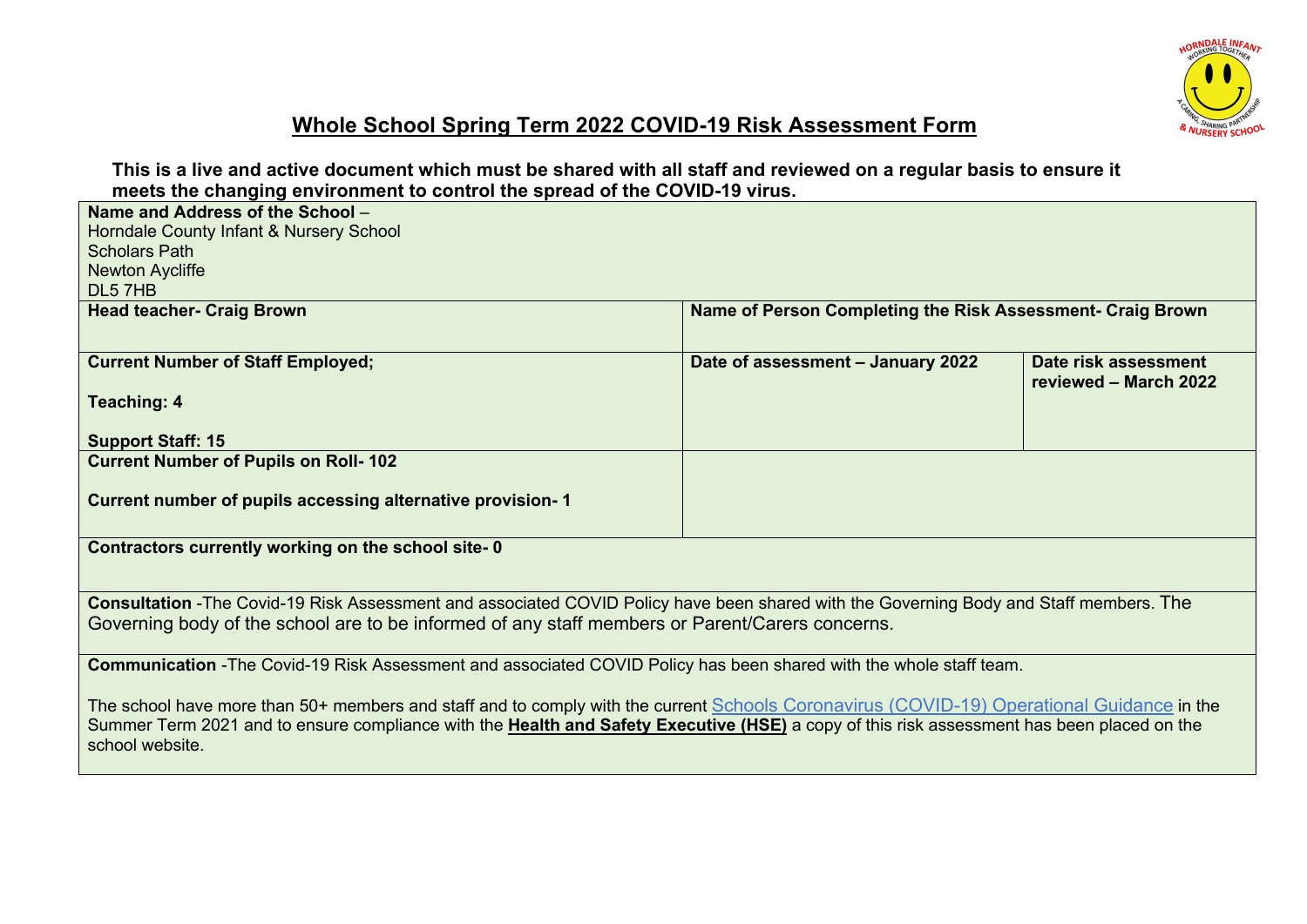

Persons covered by this assessment – **The School Community, visitors, professionals, and contractors working in/attending the school site to provide support etc.**

COVID-19 is a virus which has serious effects which debilitates those who have caught it and causes immense distress both physically and mentally. The UK has suffered huge fatality rates.

**The virus is thought to spread mainly from person-to-person.**

- Between people who are in close contact with one another (within about 6 feet).
- Through respiratory droplets produced when an infected person coughs, sneezes, or talks.
- These droplets can land in the mouths or noses of people who are nearby or possibly be inhaled into the lungs.
- COVID-19 may be spread by people who are not showing symptoms.

| <b>RISK RATING</b> |                                             | Likelihood                           |                                      |                                      |  |  |  |  |
|--------------------|---------------------------------------------|--------------------------------------|--------------------------------------|--------------------------------------|--|--|--|--|
|                    |                                             | Probable                             | <b>Possible</b>                      | Remote                               |  |  |  |  |
|                    |                                             | Occurs repeatedly, to be expected or | Could occur sometime or effect a few | Unlikely to occur or not many people |  |  |  |  |
|                    |                                             | could affect large number of people  | people                               | to be affected                       |  |  |  |  |
| <b>Major</b>       |                                             | High                                 | High                                 | Medium                               |  |  |  |  |
| Impact             | Major injury, permanent disability, or ill- |                                      |                                      |                                      |  |  |  |  |
|                    | health                                      |                                      |                                      |                                      |  |  |  |  |
|                    | <b>Severe</b>                               | High                                 | Medium                               | Low                                  |  |  |  |  |
|                    | Injury requiring medical treatment          |                                      |                                      |                                      |  |  |  |  |
|                    | <b>Minor</b>                                | Medium                               | Low                                  | Low                                  |  |  |  |  |
|                    | First aid treatment                         |                                      |                                      |                                      |  |  |  |  |

The school are following the guidance Schools coronavirus (COVID-19) operational guidance and where applicable guidance for Early Years, Further Education Colleges and Special Schools.

Public Health England advice systems of controls to minimize coronavirus (COVID-19) risks in school environments, the school are adhering to the four key current systems of control;

- 1. Ensure good hygiene for everyone.
- 2. Maintain appropriate cleaning regimes.
- 3. Keep occupied spaces well ventilated.
- 4. Follow public health advice on testing, self-isolation and managing confirmed cases of COVID-19.

COVID-19 will be a feature of our lives for the foreseeable future, so we need to learn to live with it and manage the risk to ourselves and others-Coronavirus: how to stay safe and help prevent the spread.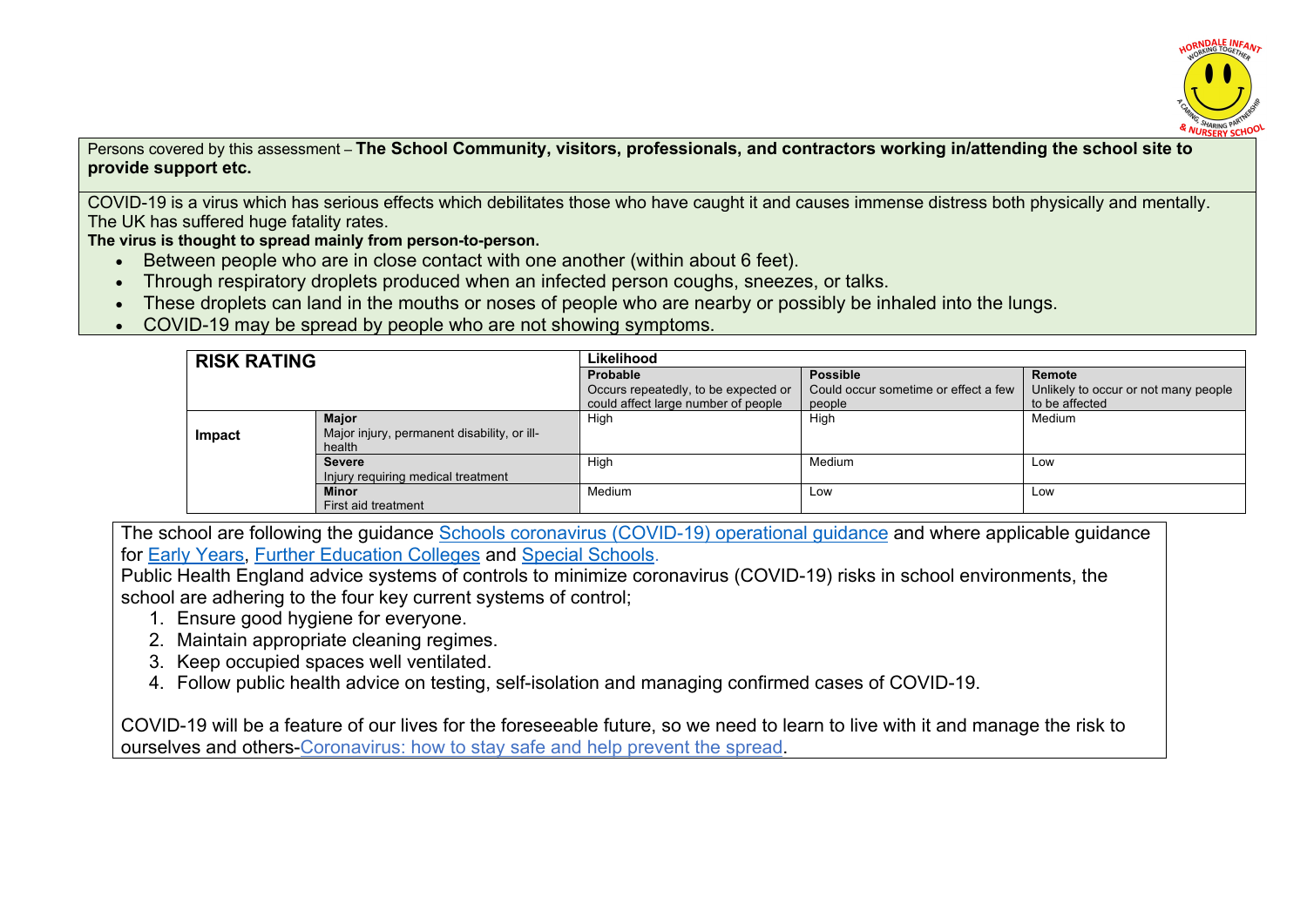

| Hazards / issue                                                 | <b>Risk</b><br>rating<br>H/M/L | <b>Recommended controls</b>                                                                                                                                                                                                                                                                                                                                                                                                                                                                                                                                                                                                                                                                                                                                                                                                                                                                                                                                      | Yes/No<br>$(x \checkmark)$ if in<br>place) | Further action to be taken during the<br>Spring Term 2022.                                                                                                                                                                                                                                                                                                                                                                                                                                                                                                                                                                                                                                                                                                                                                                                                                                                                                                                                                                                                                              | By whom<br>& when | <b>Risk</b><br>Rating<br>H/M/L |
|-----------------------------------------------------------------|--------------------------------|------------------------------------------------------------------------------------------------------------------------------------------------------------------------------------------------------------------------------------------------------------------------------------------------------------------------------------------------------------------------------------------------------------------------------------------------------------------------------------------------------------------------------------------------------------------------------------------------------------------------------------------------------------------------------------------------------------------------------------------------------------------------------------------------------------------------------------------------------------------------------------------------------------------------------------------------------------------|--------------------------------------------|-----------------------------------------------------------------------------------------------------------------------------------------------------------------------------------------------------------------------------------------------------------------------------------------------------------------------------------------------------------------------------------------------------------------------------------------------------------------------------------------------------------------------------------------------------------------------------------------------------------------------------------------------------------------------------------------------------------------------------------------------------------------------------------------------------------------------------------------------------------------------------------------------------------------------------------------------------------------------------------------------------------------------------------------------------------------------------------------|-------------------|--------------------------------|
|                                                                 |                                | 1) Transmission within the school community                                                                                                                                                                                                                                                                                                                                                                                                                                                                                                                                                                                                                                                                                                                                                                                                                                                                                                                      |                                            |                                                                                                                                                                                                                                                                                                                                                                                                                                                                                                                                                                                                                                                                                                                                                                                                                                                                                                                                                                                                                                                                                         |                   |                                |
| <b>Transmission of</b><br>COVID-19 in the<br><b>Spring Term</b> | H                              | -NHS COVID-19 Vaccination -<br>programme has commenced<br>throughout the UK.<br>-Pregnant staff are aware that<br>they can get vaccinated against<br>COVID-19 if aged 18 or over.<br>-A register is in place at the<br>school identifying staff members<br>who have received the<br>vaccination for COVID-19.<br>-Staff, Parents/Carers are aware<br>of the symptoms of COVID-19.<br>- The school have provided Staff,<br>Parents and Carers with an e-<br>mail address/contact details to<br>report a positive LFD/PCR test in<br>and out of school hours. The e-<br>mail address and contact details<br>are monitored on at least a daily<br>basis.<br>-Staff/ pupils who are<br>experiencing coronavirus<br>(COVID-19) symptoms, will not<br>attend the school and advised to<br>self-isolate. Staff/Parent/Carers<br>are advised to arrange a PCR<br>test. where symptoms are<br>presented.<br>-Pupils complete a PCR test<br>where there is a positive case |                                            | -Remind all staff on their return to<br>school that the NHS COVID-19<br>Vaccination programme can still be<br>accessed-Book or manage your<br>coronavirus (COVID-19) vaccination.<br>-Ensure that the COVID-19 staff<br>vaccination register is kept up to date<br>during the Spring Term 2021.<br>-Staff to be made aware that the -<br>booster vaccine programme is<br>available.<br>-Staff and Parents/Carers to be<br>reminded via the schools'<br>communication links that they must not<br>attend the school, even if they are<br>feeling better, until they receive their<br>PCR test results.<br>-Where coronavirus symptoms<br>presented Staff and Parents/Carers<br>advised to follow the Stay at home:<br>guidance for households with possible<br>or confirmed coronavirus (COVID-19)<br>infection.<br>-Staff and Parents/Carers to be<br>reminded to report the LFD/PCR results<br>to NHS Test and Trace.<br>-If the PCR test is negative the<br>staff/pupil can return to school.<br>-Where a positive case is identified NHS<br>Test & Trace will contact those who test | Headteacher       | M                              |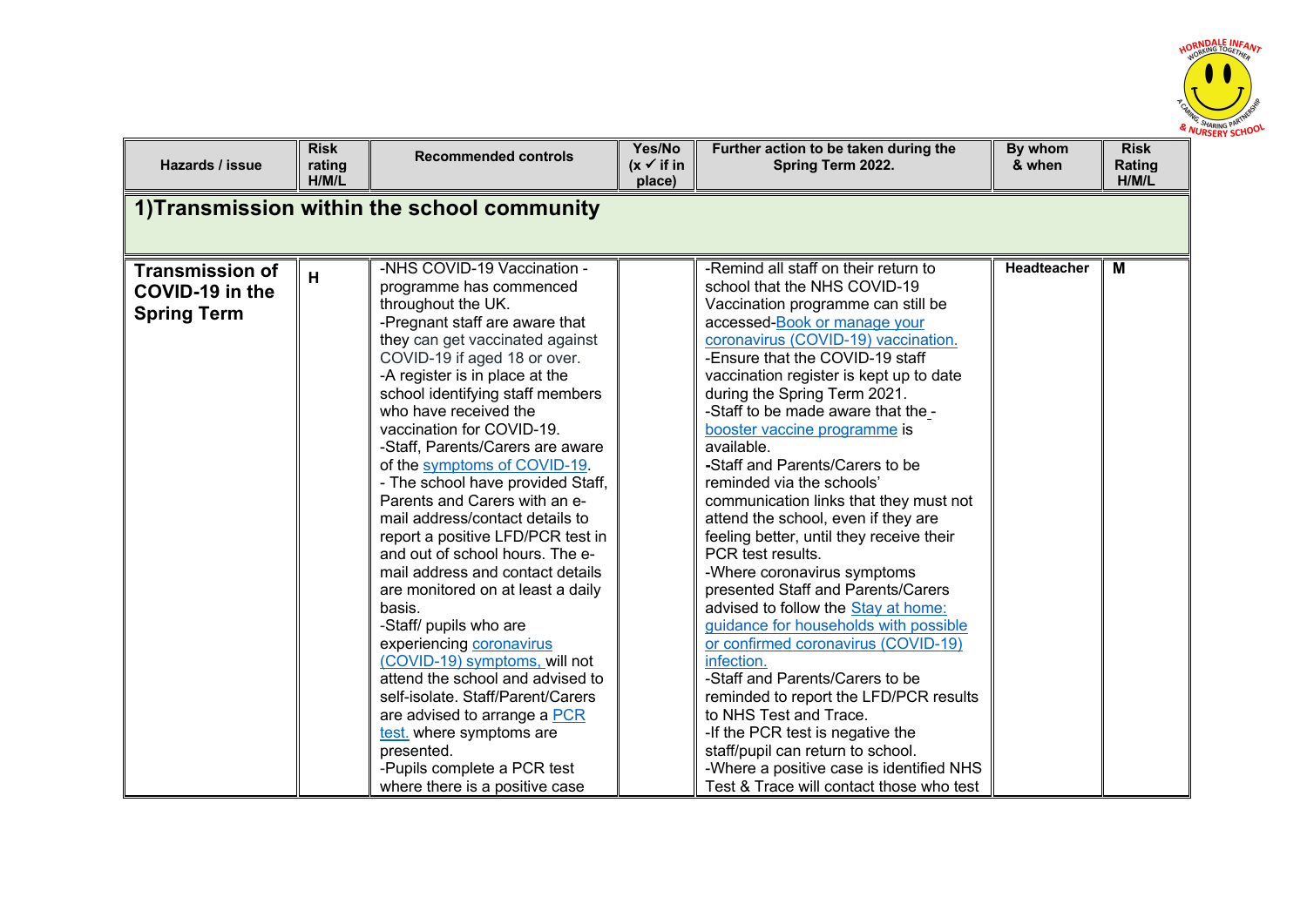

| Hazards / issue | <b>Risk</b><br>rating<br>H/M/L | <b>Recommended controls</b>                                                                                                                                            | Yes/No<br>$(x \checkmark)$ if in<br>place) | Further action to be taken during the<br>Spring Term 2022.                                                                                                                                                                                                                                           | By whom<br>& when | <b>Risk</b><br><b>Rating</b><br>H/M/L |
|-----------------|--------------------------------|------------------------------------------------------------------------------------------------------------------------------------------------------------------------|--------------------------------------------|------------------------------------------------------------------------------------------------------------------------------------------------------------------------------------------------------------------------------------------------------------------------------------------------------|-------------------|---------------------------------------|
|                 |                                | within the household - pupils<br>isolate until a negative result is<br>received.                                                                                       |                                            | positive - or their parent or legal<br>guardian - to identify close contacts.<br>-Staff and Parents/Carers advised to<br>report the outcome of their LFD/PCR                                                                                                                                         |                   |                                       |
|                 |                                | -Staff and Parents/Carers follow<br>the sickness absence procedure<br>in place at the school                                                                           |                                            | tests results to the school via the<br>previously agreed route.<br>-NHS Test and Trace are now<br>responsible for contacting close<br>contacts.                                                                                                                                                      |                   |                                       |
|                 |                                | -Staff and Pupil attendance<br>records maintained each day.                                                                                                            |                                            | -Contingency framework in place to<br>ensure safe staffing levels are                                                                                                                                                                                                                                |                   |                                       |
|                 |                                | -All staff and pupils adhere to<br>any instructions, advice,<br>guidance, and site rules provided<br>to them.                                                          |                                            | achievable, agreed established and<br>monitored appropriate to group sizes/<br>pupil needs and the activities being<br>undertaken.                                                                                                                                                                   |                   |                                       |
|                 |                                | -Identified staff and pupils are<br>participating in voluntary Lateral<br>Flow Device testing twice weekly<br>during the Spring term.<br>-Weekly updates circulated to |                                            | -Where a parent/carer insists that a<br>pupil attends the school, the<br>Headteacher can take the decision to<br>refuse the pupil entry into school if, in<br>the Headteachers reasonable<br>judgement, it is necessary to protect<br>other pupils and staff from possible<br>infection of COVID-19. |                   |                                       |
|                 |                                | Headteachers by Jim Murray-<br>Head of Education and Skills.                                                                                                           |                                            | -Staff to be advised to continue to make<br>sensible decisions regarding their<br>proximity to others both in class and<br>when working with colleagues.                                                                                                                                             |                   |                                       |
|                 |                                |                                                                                                                                                                        |                                            | -Where concerns are raised with the<br>number of positive cases within the<br>school community contact the DfE                                                                                                                                                                                       |                   |                                       |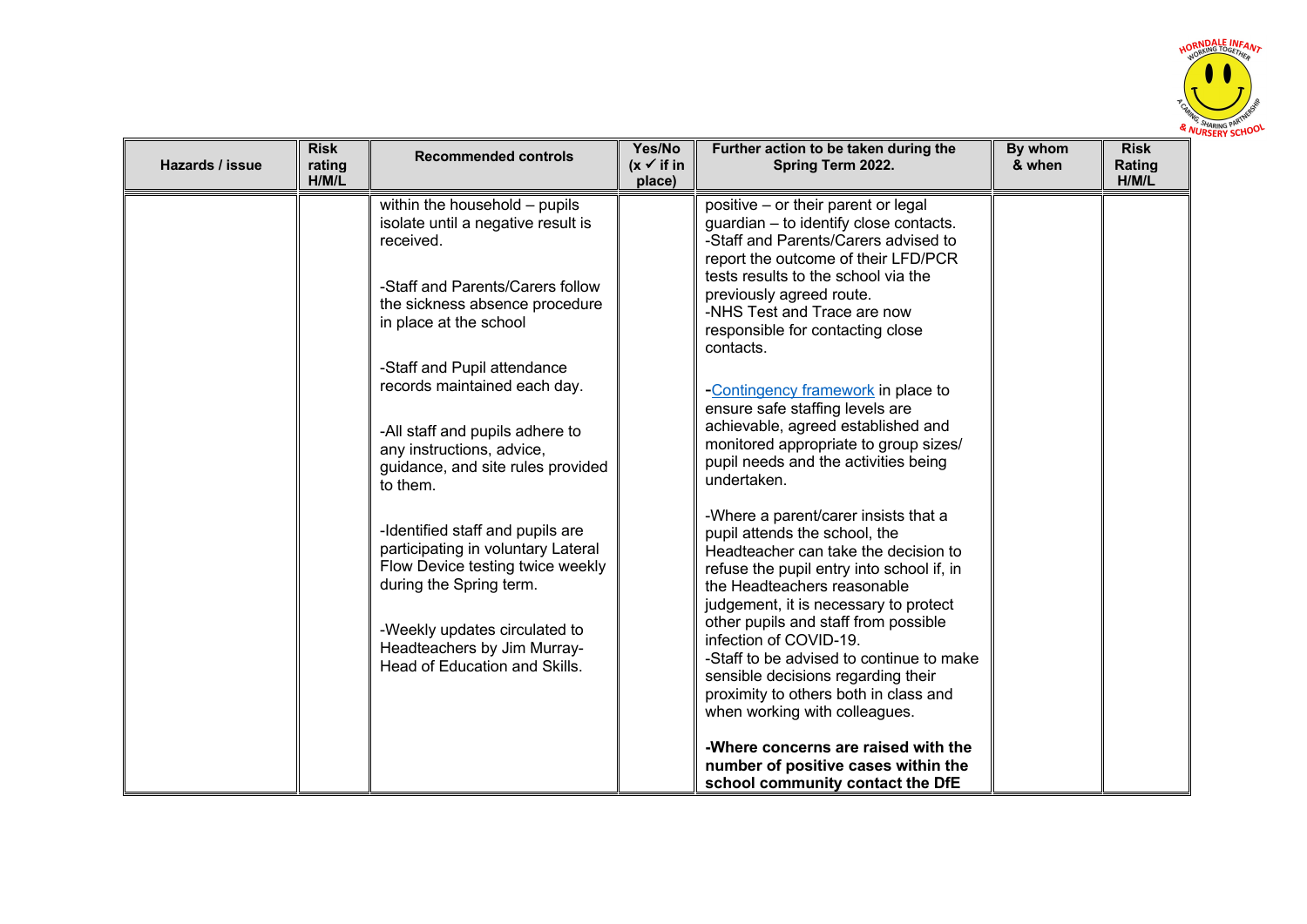

| Hazards / issue                                                                           | <b>Risk</b><br>rating<br>H/M/L | <b>Recommended controls</b>                                                                                                                                                                                                                                                                                                                                                                                                                                                                                                                                                                                                                                                                                                                                                                                        | Yes/No<br>$(x \checkmark)$ if in<br>place) | Further action to be taken during the<br>Spring Term 2022.                                                                                                                                                                                                                                                                                                                                                                                                                                                                                                                                                                                                                                                                                                                                                                                                                                                    | By whom<br>& when  | <b>Risk</b><br>Rating<br>H/M/L |
|-------------------------------------------------------------------------------------------|--------------------------------|--------------------------------------------------------------------------------------------------------------------------------------------------------------------------------------------------------------------------------------------------------------------------------------------------------------------------------------------------------------------------------------------------------------------------------------------------------------------------------------------------------------------------------------------------------------------------------------------------------------------------------------------------------------------------------------------------------------------------------------------------------------------------------------------------------------------|--------------------------------------------|---------------------------------------------------------------------------------------------------------------------------------------------------------------------------------------------------------------------------------------------------------------------------------------------------------------------------------------------------------------------------------------------------------------------------------------------------------------------------------------------------------------------------------------------------------------------------------------------------------------------------------------------------------------------------------------------------------------------------------------------------------------------------------------------------------------------------------------------------------------------------------------------------------------|--------------------|--------------------------------|
|                                                                                           |                                |                                                                                                                                                                                                                                                                                                                                                                                                                                                                                                                                                                                                                                                                                                                                                                                                                    |                                            | helpline on 0800 046 8687 and<br>selecting option 1.                                                                                                                                                                                                                                                                                                                                                                                                                                                                                                                                                                                                                                                                                                                                                                                                                                                          |                    |                                |
| <b>Staff/Pupils</b><br>identified as<br>close contacts<br>by NHS Test and<br><b>Trace</b> | M                              | -From the 16 <sup>th</sup> August 2021, staff<br>who are fully vaccinated or<br>pupils under the age of 18 years<br>old will no longer be required to<br>self-isolate if they are contacted<br>by NHS Test and Trace as a<br>close contact of a positive<br>COVID-19 case.<br>-A register is in place at the<br>school identifying staff members<br>that have received the<br>vaccination for COVID-19.<br>-Staff who are not fully<br>vaccinated will have to isolate if<br>they are identified by NHS Test<br>and Trace as being a close<br>contact.<br>- The school is no longer<br>expected to undertake contact<br>tracing. Close contacts will now<br>be identified via NHS Test and<br>Trace.<br>-Contact Tracing for Step 4<br><b>Onwards Frequently Asked</b><br>questions read where need<br>identified. |                                            | -Staff/Pupils identified as close contacts<br>will be contacted by NHS Test and<br>Trace and <b>advised</b> to take a PCR test.<br>-Close contacts within schools etc. will<br>be traced by NHS Test and Trace<br>where the positive case specifically<br>identifies the individual as having been<br>a close contact.<br>-Staff/Pupils identified as close contact<br>will not need to self-isolate while they<br>are awaiting their test results.<br>-If the PCR result is positive, the<br>individual must isolate, and NHS Test<br>and Trace will work with the staff/pupil<br>to identify their close contacts.<br>-The school will continue to keep a<br>record of pupils and staff known to be<br>symptomatic or to have tested positive,<br>so that they can provide assistance if<br>contacted by NHS Track and Trace.<br>-Consideration be given to continuing<br>with seating plans in classrooms. | <b>Headteacher</b> | L                              |

**2) Lateral Flow Device (LFD) Asymptomatic Testing Site (ATS) testing in schools and LFD testing at home.**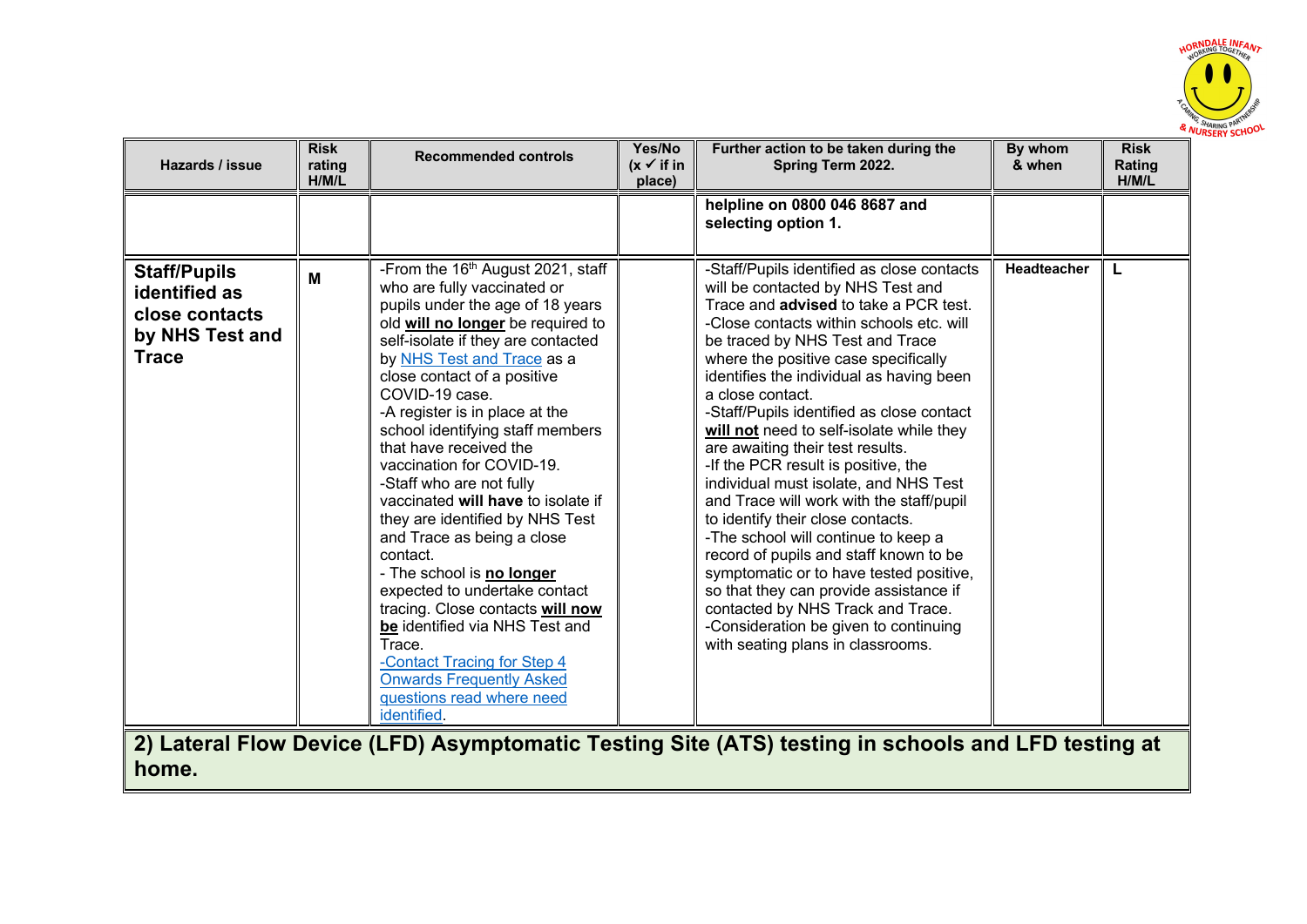

| Hazards / issue                                             | <b>Risk</b><br>rating<br>H/M/L | <b>Recommended controls</b>                                                                                                                                                                                                                                                                                                                                                                                                                                                                                                                                                                                                                                                                                                                                                                                                                                                                                            | Yes/No<br>$(x \checkmark)$ if in<br>place) | Further action to be taken during the<br>Spring Term 2022.                                                                                                                                                                                                                                                                               | By whom<br>& when                         | <b>Risk</b><br>Rating<br>H/M/L |
|-------------------------------------------------------------|--------------------------------|------------------------------------------------------------------------------------------------------------------------------------------------------------------------------------------------------------------------------------------------------------------------------------------------------------------------------------------------------------------------------------------------------------------------------------------------------------------------------------------------------------------------------------------------------------------------------------------------------------------------------------------------------------------------------------------------------------------------------------------------------------------------------------------------------------------------------------------------------------------------------------------------------------------------|--------------------------------------------|------------------------------------------------------------------------------------------------------------------------------------------------------------------------------------------------------------------------------------------------------------------------------------------------------------------------------------------|-------------------------------------------|--------------------------------|
| <b>ATS Pupil LFD</b><br><b>Testing in</b><br><b>Schools</b> | H                              | - Rapid LFD testing remains a<br>vital part of the plan to supress<br>the COVID-19 virus. Schools are<br>following the guidance;<br>Schools COVID-19 operational<br>quidance.<br>-LFD testing carried out by staff<br>at least 3 days prior to the start<br>of the Spring term.<br>-Identified staff/pupils are<br>participating in the LFD testing<br>voluntary programme<br>-LFD participation records are<br>maintained to identify and<br>monitor Staff and Pupils who<br>have given consent to participate<br>in the home testing programme;<br>Rapid asymptomatic testing in<br>specialist settings (applies from<br>step 4) and School COVID-19<br>operational guidance followed.<br>-Asymptomatic Testing-Primary<br>age pupils will not be tested with<br>LFDs. PHE have advised there<br>are currently limited public health<br>benefits attached to testing<br>primary pupils with lateral flow<br>devices. |                                            | -Registers to be updated as required for<br>staff/pupils participating in the LFD<br>testing.<br>-Where Secondary age pupils are<br>present, schools are to retain a small<br>asymptomatic testing site (ATS) on-site<br>until further notice so they can offer<br>testing to staff/pupils who are unable to<br>test themselves at home. | <b>Headteacher</b>                        |                                |
| <b>Staff/Pupil with a</b><br>recent Covid-19<br>diagnosis   | M                              | - Anyone who has previously<br>received a positive COVID-19<br>PCR test result should not be<br>re-tested within 90 days of<br>that test, unless they develop                                                                                                                                                                                                                                                                                                                                                                                                                                                                                                                                                                                                                                                                                                                                                          |                                            | -Request evidence of when<br>Staff/Pupil tested positive for<br>COVID-19, testing to commence<br>after 90 days.                                                                                                                                                                                                                          | <b>Head</b><br>Teacher-<br>As<br>required |                                |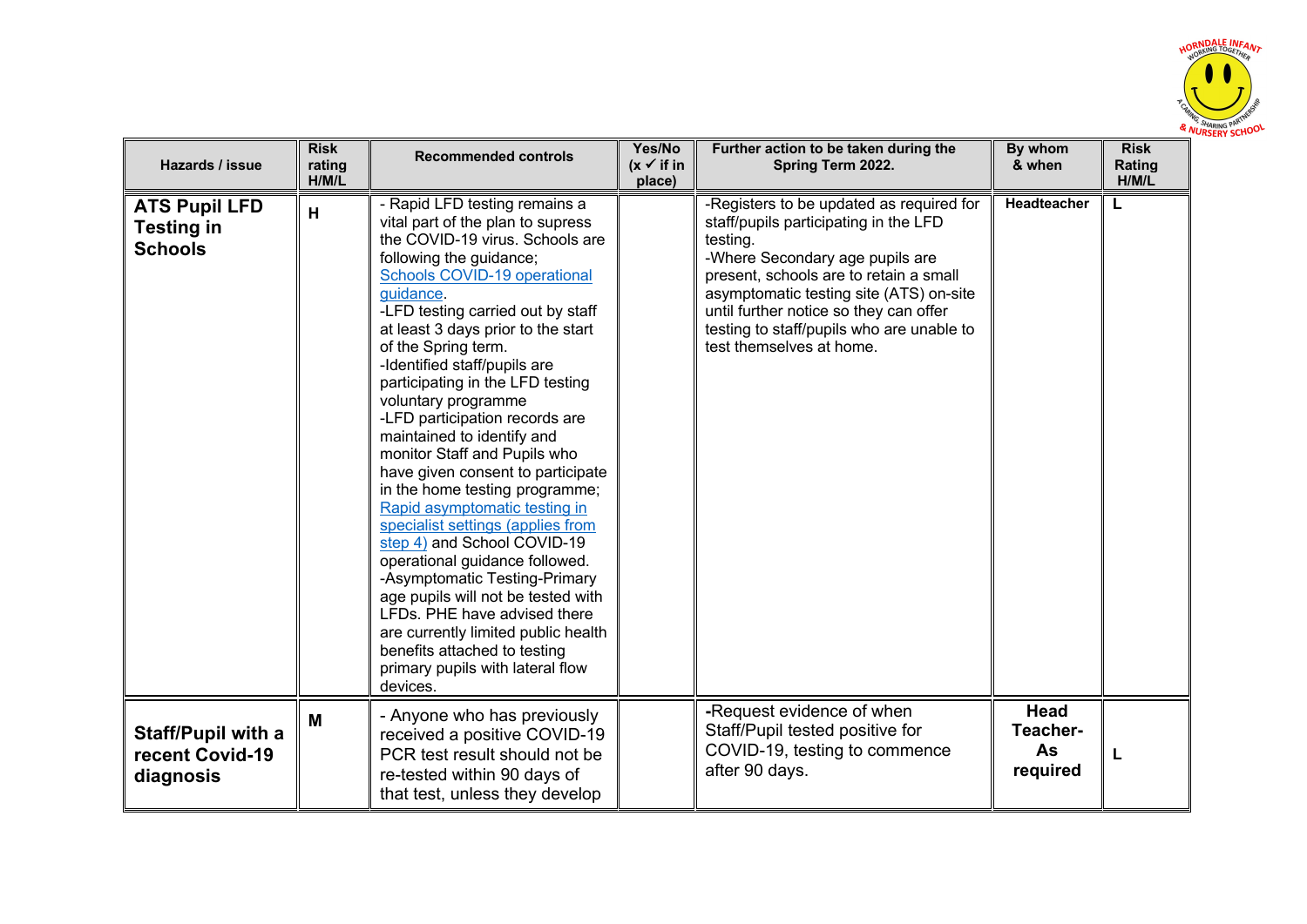

| Hazards / issue                                        | <b>Risk</b><br>rating<br>H/M/L | <b>Recommended controls</b>                                                                                                                                                                                                                                                                                                                                                                                                                                                                                   | Yes/No<br>$(x \checkmark)$ if in<br>place) | Further action to be taken during the<br>Spring Term 2022.                                                                                                                                                                                                                                                                                                                                                                                                                                                                                                                                                           | By whom<br>& when | <b>Risk</b><br>Rating<br>H/M/L |
|--------------------------------------------------------|--------------------------------|---------------------------------------------------------------------------------------------------------------------------------------------------------------------------------------------------------------------------------------------------------------------------------------------------------------------------------------------------------------------------------------------------------------------------------------------------------------------------------------------------------------|--------------------------------------------|----------------------------------------------------------------------------------------------------------------------------------------------------------------------------------------------------------------------------------------------------------------------------------------------------------------------------------------------------------------------------------------------------------------------------------------------------------------------------------------------------------------------------------------------------------------------------------------------------------------------|-------------------|--------------------------------|
|                                                        |                                | any new symptoms of<br>COVID-19.                                                                                                                                                                                                                                                                                                                                                                                                                                                                              |                                            | -LFD testing to recommence after<br>90 days.<br>-LFD testing is to be reviewed at the<br>end of March.                                                                                                                                                                                                                                                                                                                                                                                                                                                                                                               |                   |                                |
| <b>Pupil ATS</b><br><b>Positive LFD</b><br><b>Test</b> | H                              | -The school report the LFD test<br>results to NHS Test and Trace.<br>-Parents/Carers contacted when<br>a pupil has a positive LFD test<br>result and asked to collect their<br>child.<br>-The pupil is kept 2m apart from<br>all other pupils and staff whilst<br>on site, where possible, until<br>they are collected by their<br>parents/carers.<br>-Parents/Carers advised to<br>follow the<br>Stay at home: guidance for<br>households with possible or<br>confirmed coronavirus (COVID-<br>19) infection |                                            | -Parents/Carers advised to book a PCR<br>test for the pupil.<br>-Parents/Carers advised to report the<br>outcome of the PCR to Test and Trace.<br>- If the PCR test is negative the pupil<br>can return to school.<br>-Parents/Carers advised to follow Stay<br>at home: guidance for households with<br>possible or confirmed coronavirus<br>(COVID-19) infection<br>-Parents/Carers reminded to report the<br>results of the PCR test via the school e-<br>mail address/contact details provided by<br>the school. The e-mail address/contact<br>details are monitored by the school on<br>at least a daily basis. | Headteacher       |                                |
| Home<br>Asymptomatic<br><b>Testing</b>                 | M                              | -The school have provided Staff,<br>Parent and Carers with an e-mail<br>address/contact details to report<br>a positive LFD/PCR test in and<br>out of school hours. The e-mail<br>address and contact details are<br>monitored on at least a daily<br>basis.<br>-The school are following;                                                                                                                                                                                                                    |                                            | - Continue to advise Staff, Parents and<br>Carers to report LFD Test results<br>reported via - Report a COVID-19 rapid<br>lateral flow test result.<br>-A small on-site LFD test centre is<br>maintained in secondary schools to<br>allow for those unable to take LFD test<br>at home on site.<br>-Parents/Carers of Primary aged pupils<br>are to be reminded that Primary School<br>age pupils should not be undertaking                                                                                                                                                                                          | Headteacher       | L                              |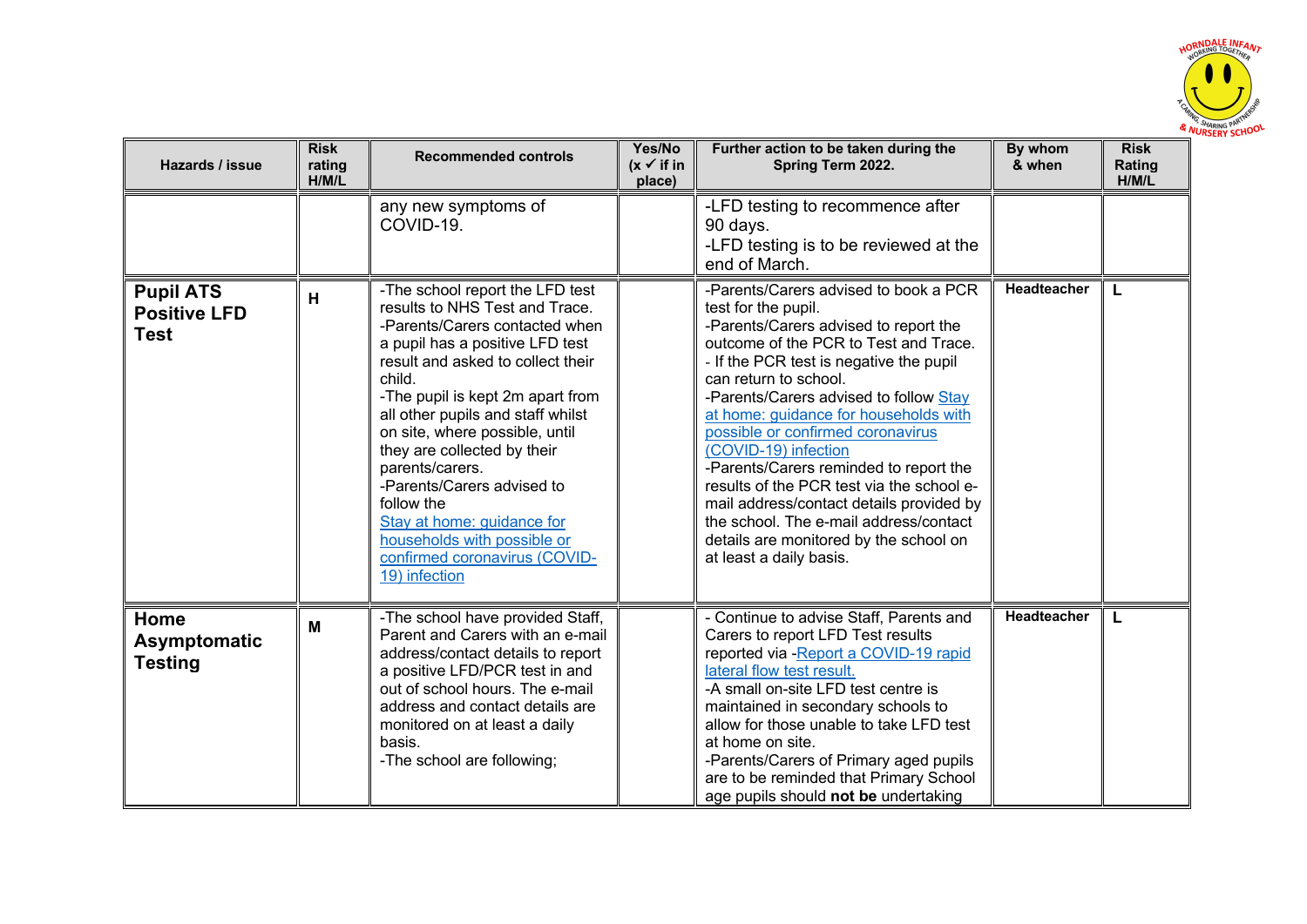

| Hazards / issue | <b>Risk</b><br>rating<br>H/M/L | <b>Recommended controls</b>                                                                                                                                                                                                                                                                                                                                                                                                                                                                                                                                                                                                                                                                                                                                                                                                                                                                                                                                                                                           | Yes/No<br>$(x \vee$ if in<br>place) | Further action to be taken during the<br>Spring Term 2022.                                                                                     | By whom<br>& when | <b>Risk</b><br>Rating<br>H/M/L |
|-----------------|--------------------------------|-----------------------------------------------------------------------------------------------------------------------------------------------------------------------------------------------------------------------------------------------------------------------------------------------------------------------------------------------------------------------------------------------------------------------------------------------------------------------------------------------------------------------------------------------------------------------------------------------------------------------------------------------------------------------------------------------------------------------------------------------------------------------------------------------------------------------------------------------------------------------------------------------------------------------------------------------------------------------------------------------------------------------|-------------------------------------|------------------------------------------------------------------------------------------------------------------------------------------------|-------------------|--------------------------------|
|                 |                                | Primary schools, school-based<br>nurseries and maintained<br>nursery schools.<br><b>Testing for secondary schools</b><br>and FE colleges.<br>SEND and specialist settings.<br>-Staff and pupils were advised to<br>continue twice weekly testing<br>over the Autumn Term.<br>-LFD Home testing risk<br>assessment in place.<br>-Primary age pupils will not be<br>tested with LFDs. PHE have<br>advised there are currently<br>limited public health benefits<br>attached to testing primary pupils<br>with lateral flow devices.<br>-Primary School age pupils<br>presenting with symptoms of<br>COVID-19 should have a PCR<br>test.<br>-Primary School age pupils will<br>not be undertaking LFD tests at<br>home.<br>-Staff continuing to undertake<br>twice weekly home tests<br>whenever they are on site until<br>the end of March, when this will<br>be reviewed.<br>-Staff, Parents and Carers<br>advised to report LFD Test<br>results reported via -Report a<br>COVID-19 rapid lateral flow test<br>result. |                                     | LFD tests at home. Parents/Carers of<br>Primary age pupils presenting with<br>symptoms of COVID-19 are advised to<br>take them for a PCR test. |                   |                                |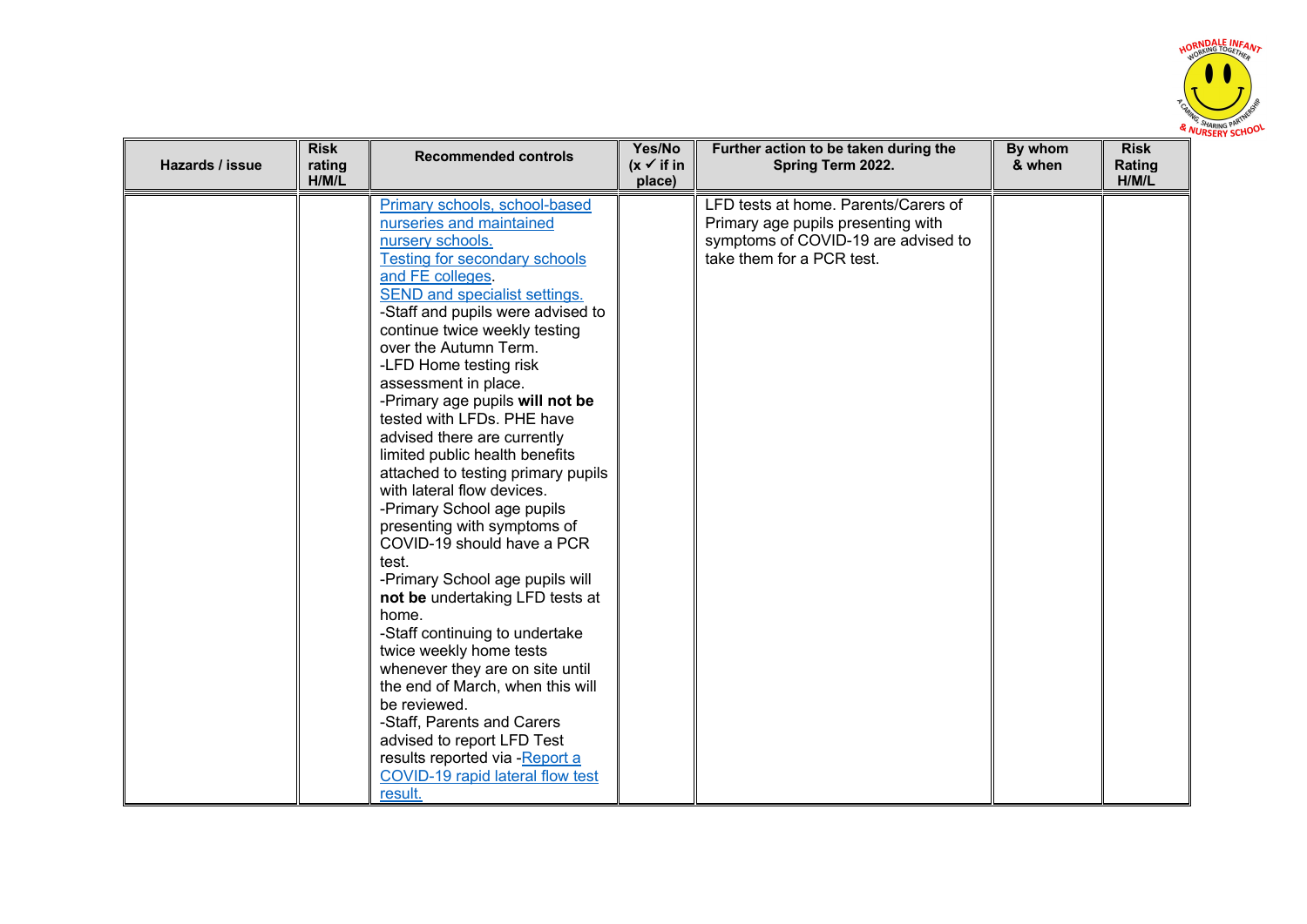

| Hazards / issue                                       | <b>Risk</b><br>rating<br>H/M/L | <b>Recommended controls</b>                                                                                                                                                                                                                                                                                                                                                                                                                                                  | Yes/No<br>$(x \checkmark)$ if in<br>place) | Further action to be taken during the<br>Spring Term 2022.                                                                                                                                                                                                                                                                                                                                                                                                                                                                                                                                                                                                                                      | By whom<br>& when  | <b>Risk</b><br>Rating<br>H/M/L |
|-------------------------------------------------------|--------------------------------|------------------------------------------------------------------------------------------------------------------------------------------------------------------------------------------------------------------------------------------------------------------------------------------------------------------------------------------------------------------------------------------------------------------------------------------------------------------------------|--------------------------------------------|-------------------------------------------------------------------------------------------------------------------------------------------------------------------------------------------------------------------------------------------------------------------------------------------------------------------------------------------------------------------------------------------------------------------------------------------------------------------------------------------------------------------------------------------------------------------------------------------------------------------------------------------------------------------------------------------------|--------------------|--------------------------------|
| <b>Home Positive</b><br><b>LFD/PCR test</b><br>result | н                              | -Staff and Parents/Carers<br>advised to report the outcome of<br>their LFD/PCR tests results to<br>the school via the previously<br>agreed route.<br>-Staff, and parent/carers are<br>aware to report the LFD/PCR<br>test results via the NHS Online<br>reporting system for both<br>negative, void, and positive test<br>results.                                                                                                                                           |                                            | -Parents/Carers reminded to report the<br>results of the PCR test via the school e-<br>mail address/contact details provided by<br>the school. The e-mail address/contact<br>details are monitored by the school on<br>at least a daily basis.<br>-Staff, and parent/carers are to be<br>reminded to report the test result via the<br>NHS Online Test and Trace reporting<br>system for both negative, void, and<br>positive test results.<br>-- If the PCR test is negative the<br>staff/pupil can return to school.<br>-Where a positive case is identified NHS<br>Test & Trace will contact those who test<br>positive – or their parent or legal<br>guardian - to identify close contacts. | <b>Headteacher</b> |                                |
| COVID-19<br><b>Outbreak</b>                           | н                              | -If the school identifies that it has<br>had several positive (PCR)<br>cases within a 14-day period, but<br>has not been contacted by Track<br>and Trace, the school will<br>contact the dedicated DfE advice<br>service on 0800 046 8687, who<br>will escalate it to the local health<br>protection team if necessary and<br>may advise the school to<br>implement its outbreak<br>management plan and<br><b>Contingency framework:</b><br>education and childcare settings |                                            | -DCC Public Health Team have<br>provided a template COVID-19<br>Outbreak management plan that is to be<br>completed by the Headteacher.<br>-The school may be contacted, by the<br>local health protection teams in<br>response to a local outbreak.<br>-Where an outbreak is identified It may<br>be necessary to reintroduce face<br>coverings for staff and pupils when in<br>classrooms and moving around the<br>school site.<br>-Where an outbreak is identified it may<br>be necessary to reintroduce class                                                                                                                                                                               | <b>Headteacher</b> |                                |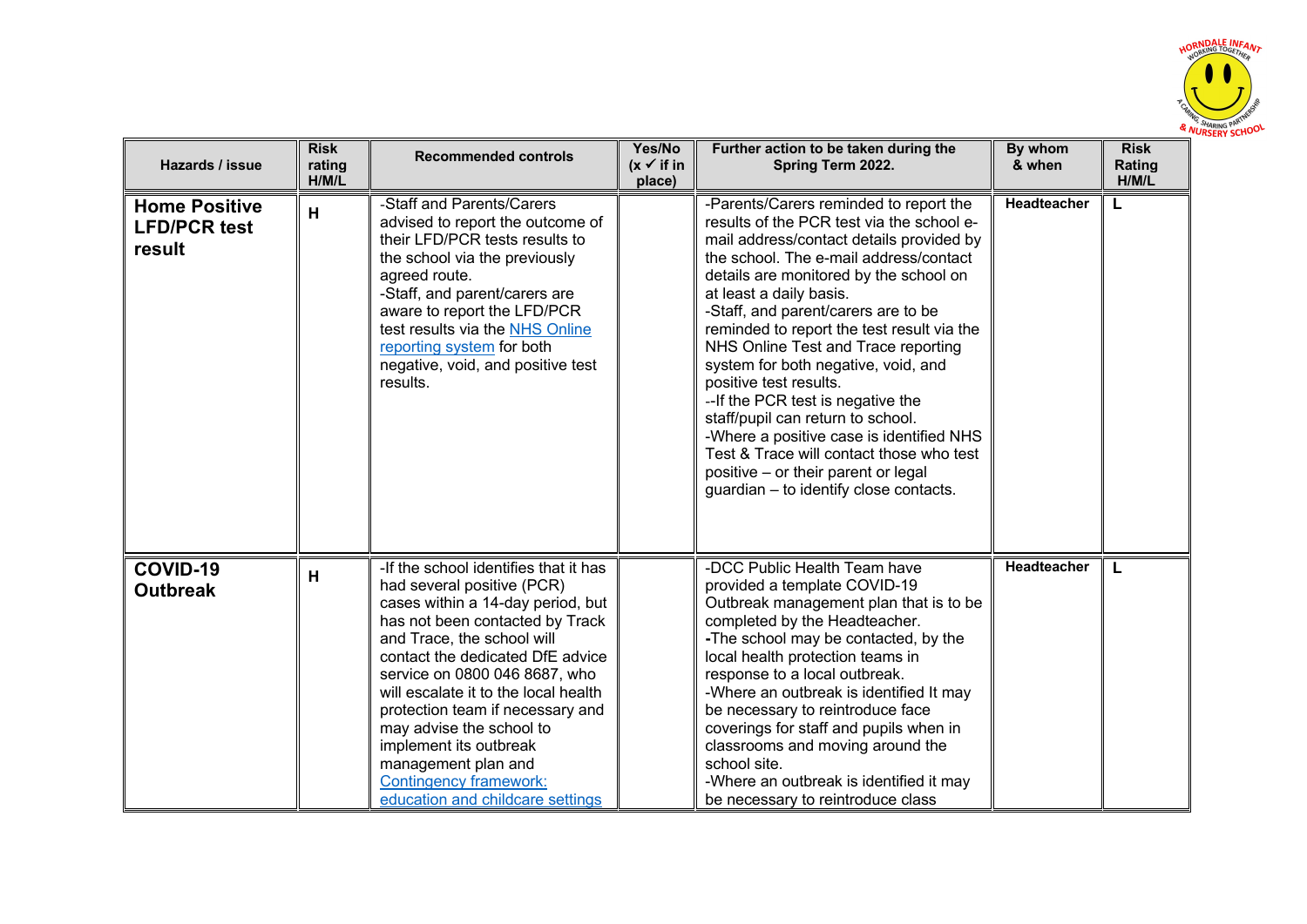

| Hazards / issue                               | <b>Risk</b><br>rating<br>H/M/L | <b>Recommended controls</b>                                                                                                                                                                                                                                                                                                                                                                                                                                                                                                                                                                                                                                     | Yes/No<br>$(x \vee$ if in<br>place) | Further action to be taken during the<br>Spring Term 2022.                                                                                                                                                                                                                                                                                                                                                                                                                                                                                                                                                                                                                                                                                                    | By whom<br>& when | <b>Risk</b><br>Rating<br>H/M/L |
|-----------------------------------------------|--------------------------------|-----------------------------------------------------------------------------------------------------------------------------------------------------------------------------------------------------------------------------------------------------------------------------------------------------------------------------------------------------------------------------------------------------------------------------------------------------------------------------------------------------------------------------------------------------------------------------------------------------------------------------------------------------------------|-------------------------------------|---------------------------------------------------------------------------------------------------------------------------------------------------------------------------------------------------------------------------------------------------------------------------------------------------------------------------------------------------------------------------------------------------------------------------------------------------------------------------------------------------------------------------------------------------------------------------------------------------------------------------------------------------------------------------------------------------------------------------------------------------------------|-------------------|--------------------------------|
|                                               |                                | -DCC Public Health Team are<br>monitoring all positive cases<br>reported in the County. Where<br>an increase in cases occurs,<br>DCC H&S Team may be<br>contacted to offer support to<br>identified schools.                                                                                                                                                                                                                                                                                                                                                                                                                                                    |                                     | bubbles and restrict movement around<br>the building.<br>-Where concerns are raised with the<br>number of positive cases within the<br>school community contact the DfE<br>helpline on 0800 046 8687 and<br>selecting option 1.                                                                                                                                                                                                                                                                                                                                                                                                                                                                                                                               |                   |                                |
| 3) Day to day infection control.              |                                |                                                                                                                                                                                                                                                                                                                                                                                                                                                                                                                                                                                                                                                                 |                                     |                                                                                                                                                                                                                                                                                                                                                                                                                                                                                                                                                                                                                                                                                                                                                               |                   |                                |
| <b>Infection Control</b><br>within the school | H                              | -Staff and pupils who experience<br>COVID-19 symptoms or have a<br>positive LFD test whilst at school<br>are sent home as soon as<br>possible and advised to arrange<br>to have a PCR test.<br>-Parents/Carers are contacted to<br>collect pupils from the school<br>site.<br>-Pupils who experience COVID-<br>19 symptoms are to be collected<br>from school as soon as possible.<br>They are kept 2m apart from all<br>other pupils and staff whilst on<br>site, where possible.<br>-If a pupil needs direct personal<br>care until they can return home,<br>staff wear gloves, an apron, and<br>a face mask. Eye protection<br>should also be worn if deemed |                                     | -Staff to be advised to continue to make<br>sensible decisions regarding their<br>proximity to others both in class and<br>when working with colleagues.<br>-Staff and pupils should avoid using<br>public transport and, wherever possible,<br>be collected by a member of their family<br>or household.<br>--Staff members well being assessed as<br>to whether they are fit enough to make<br>their own way home. Where need<br>identified, next of kin to be contacted.<br>-Close contacts are now identified via<br>NHS Test and Trace, schools are no<br>longer required to undertake contact<br>tracing.<br>-Consideration be given to gradually<br>introducing traditional school life e.g.,<br>whole school/year group assemblies<br>during January. | Headteacher       | M                              |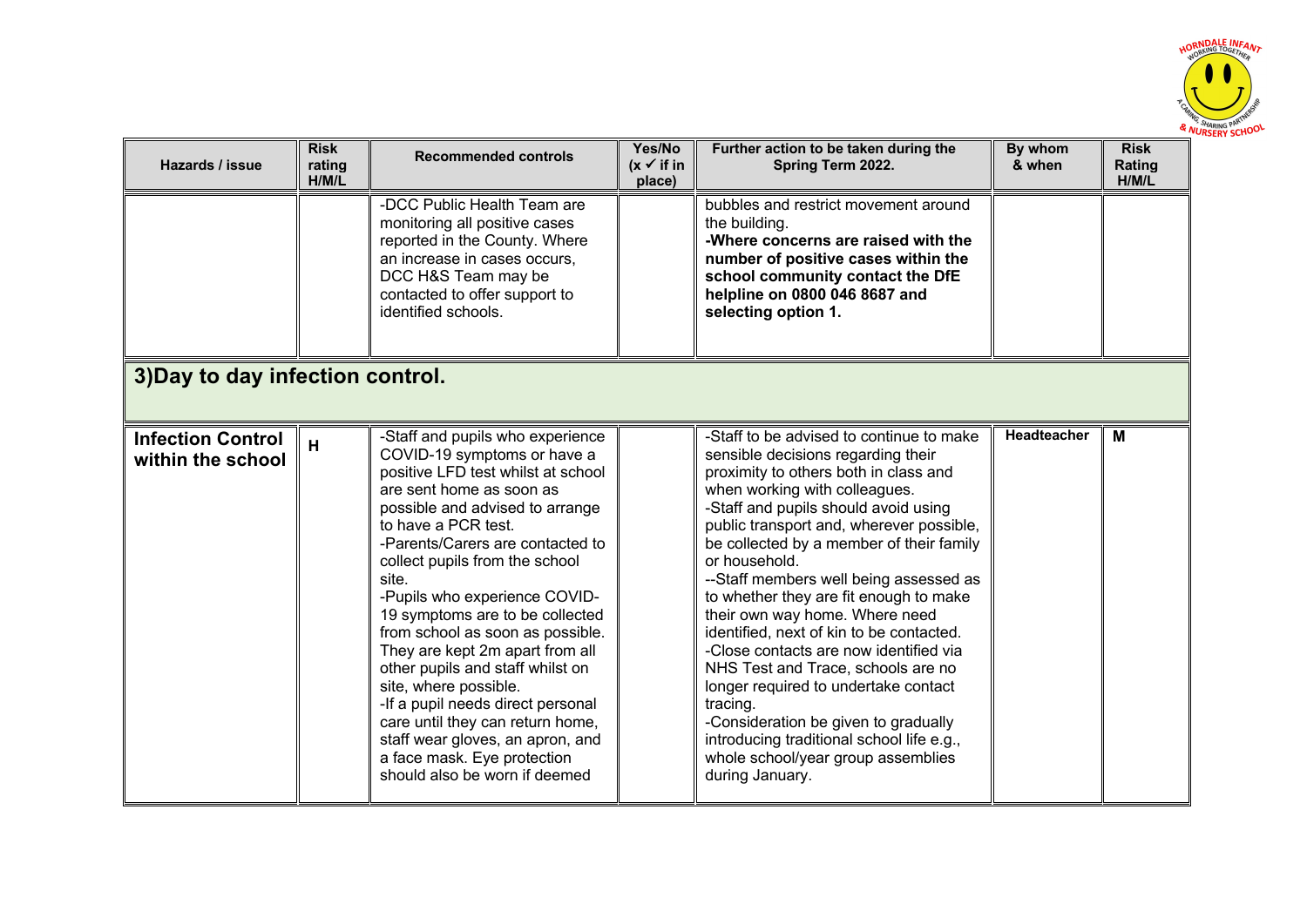

| Hazards / issue                                                     | <b>Risk</b><br>rating<br>H/M/L | <b>Recommended controls</b>                                                                                                                                                                                                                                                                                                                                                                                                                                                                                                                                                                                                                                                                                                                                                                                                                 | Yes/No<br>$(x \vee$ if in<br>place) | Further action to be taken during the<br>Spring Term 2022.                                                                                                                                                                                                              | By whom<br>& when  | <b>Risk</b><br>Rating<br>H/M/L |
|---------------------------------------------------------------------|--------------------------------|---------------------------------------------------------------------------------------------------------------------------------------------------------------------------------------------------------------------------------------------------------------------------------------------------------------------------------------------------------------------------------------------------------------------------------------------------------------------------------------------------------------------------------------------------------------------------------------------------------------------------------------------------------------------------------------------------------------------------------------------------------------------------------------------------------------------------------------------|-------------------------------------|-------------------------------------------------------------------------------------------------------------------------------------------------------------------------------------------------------------------------------------------------------------------------|--------------------|--------------------------------|
|                                                                     |                                | risk from coughing/spitting/<br>vomiting.<br>-Anyone who comes into close<br>contact with someone with<br>COVID symptoms must wash<br>their hands. They do not need to<br>isolate or get a test unless they<br>develop symptoms themselves.<br>-Staff/ pupils who test positive for<br>COVID 19 should self-isolate for<br>10 days and follow the most up<br>to date guidance released in<br>December 2021 re: day 6/76<br>LFD testing to end the isolation<br>period.<br>-Close contacts should take a<br>PCR test but do not need to<br>isolate; they can continue to<br>attend the school setting whilst<br>they are waiting for their results<br>(unless they develop symptoms).<br>- Infection Control Risk<br>assessment in place to manage<br>other biological hazards within<br>the school community.<br>-Spillage policy in place. |                                     |                                                                                                                                                                                                                                                                         |                    |                                |
| <b>Social</b><br><b>Distancing</b><br>within the school<br>building | н                              | -All occupied areas within the<br>school will be ventilated<br>throughout the school day.<br>-Good hand and respiratory<br>hygiene demonstrated when<br>moving about the building.                                                                                                                                                                                                                                                                                                                                                                                                                                                                                                                                                                                                                                                          |                                     | -Although social distancing is no longer<br>a legal requirement for staff and pupils,<br>Headteachers still have a legal duty to<br>ensure the health and safety of their<br>staff and pupils.<br>-Measures previously put in place (e.g.,<br>one-way systems/dedicated | <b>Headteacher</b> | L                              |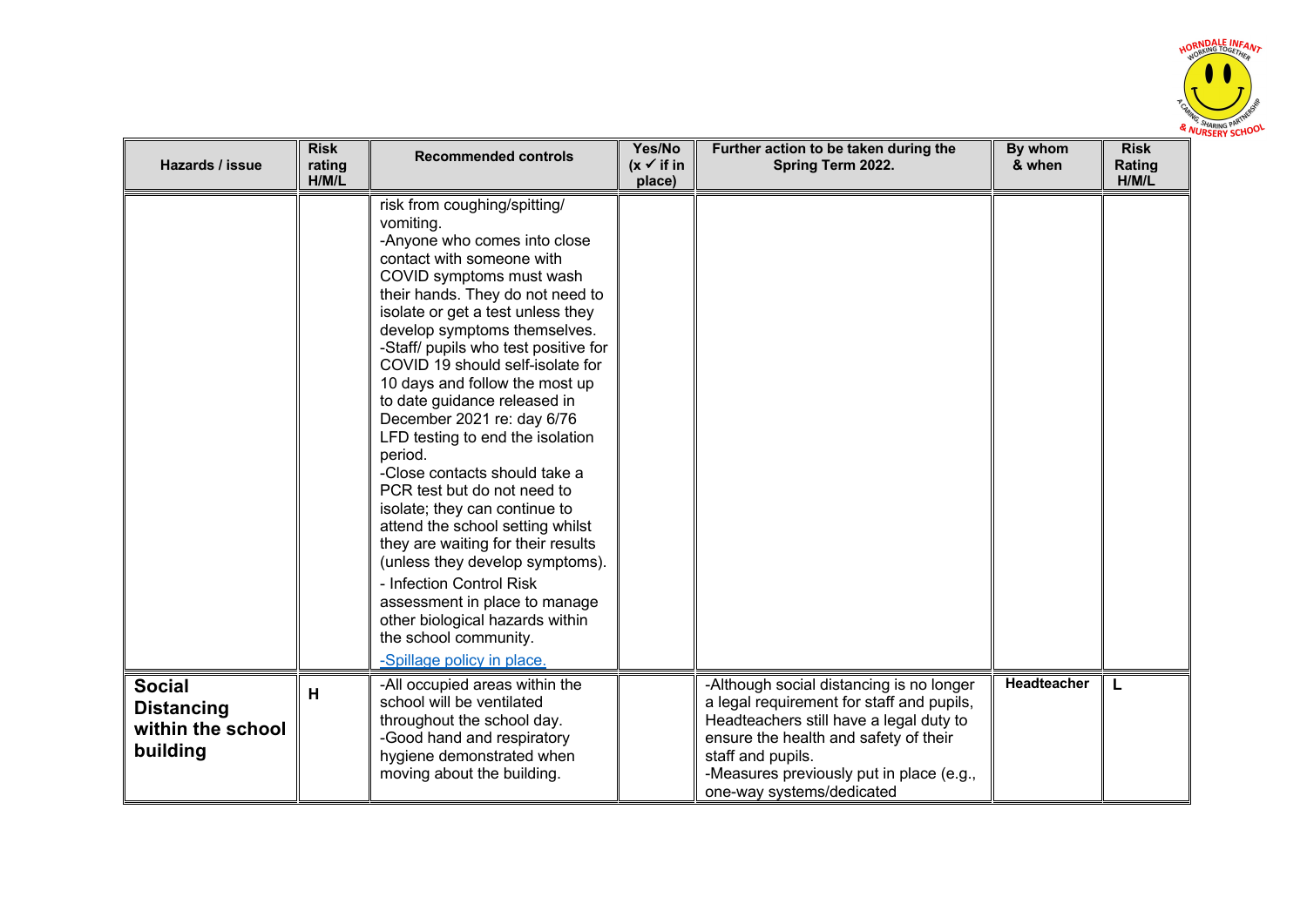

| Hazards / issue                                         | <b>Risk</b><br>rating<br>H/M/L | <b>Recommended controls</b>                                                                                                                                                                                                                                                                                                                                                                                                                                                                        | Yes/No<br>$(x \vee$ if in<br>place) | Further action to be taken during the<br>Spring Term 2022.                                                                                                                                                                                                                                                                                                                                                                                                       | By whom<br>& when | <b>Risk</b><br>Rating<br>H/M/L |
|---------------------------------------------------------|--------------------------------|----------------------------------------------------------------------------------------------------------------------------------------------------------------------------------------------------------------------------------------------------------------------------------------------------------------------------------------------------------------------------------------------------------------------------------------------------------------------------------------------------|-------------------------------------|------------------------------------------------------------------------------------------------------------------------------------------------------------------------------------------------------------------------------------------------------------------------------------------------------------------------------------------------------------------------------------------------------------------------------------------------------------------|-------------------|--------------------------------|
|                                                         |                                | -Pupils are supervised when<br>moving about the building.                                                                                                                                                                                                                                                                                                                                                                                                                                          |                                     | access/egress points into the building)<br>to ease congestion when staff and<br>pupils are entering/exiting and moving<br>about the building can still continue.<br>-Consideration be given to increasing<br>school activities where year groups and<br>staff will interact during the Spring<br>school term.<br>-Staff are to be advised to continue to<br>make sensible decisions regarding their<br>proximity to others both in class and<br>with colleagues. |                   |                                |
|                                                         |                                | 4) Maintaining Hand and Respiratory Hygiene.                                                                                                                                                                                                                                                                                                                                                                                                                                                       |                                     |                                                                                                                                                                                                                                                                                                                                                                                                                                                                  |                   |                                |
| <b>Hand and</b><br><b>Respiratory</b><br><b>Hygiene</b> | н                              | -Handwashing/application of<br>hand sanitiser imbedded in the<br>daily routines of the school.<br>-Supplies of hand sanitiser (60-<br>70% alcohol) available at<br>entrance points and where there<br>are no handwashing facilities<br>around the school site<br>(Supplies regularly monitored &<br>maintained).<br>-Support is provided to pupils<br>who are unable to clean their<br>hands independently, especially<br>where hand sanitiser is used, to<br>prevent hazards such as<br>ingestion |                                     | -Handwashing guidance and<br>Handwashing Video to be shared with<br>staff so that pupils can be reminded<br>how to wash their hands/apply sanitiser.                                                                                                                                                                                                                                                                                                             | Headteacher       | M                              |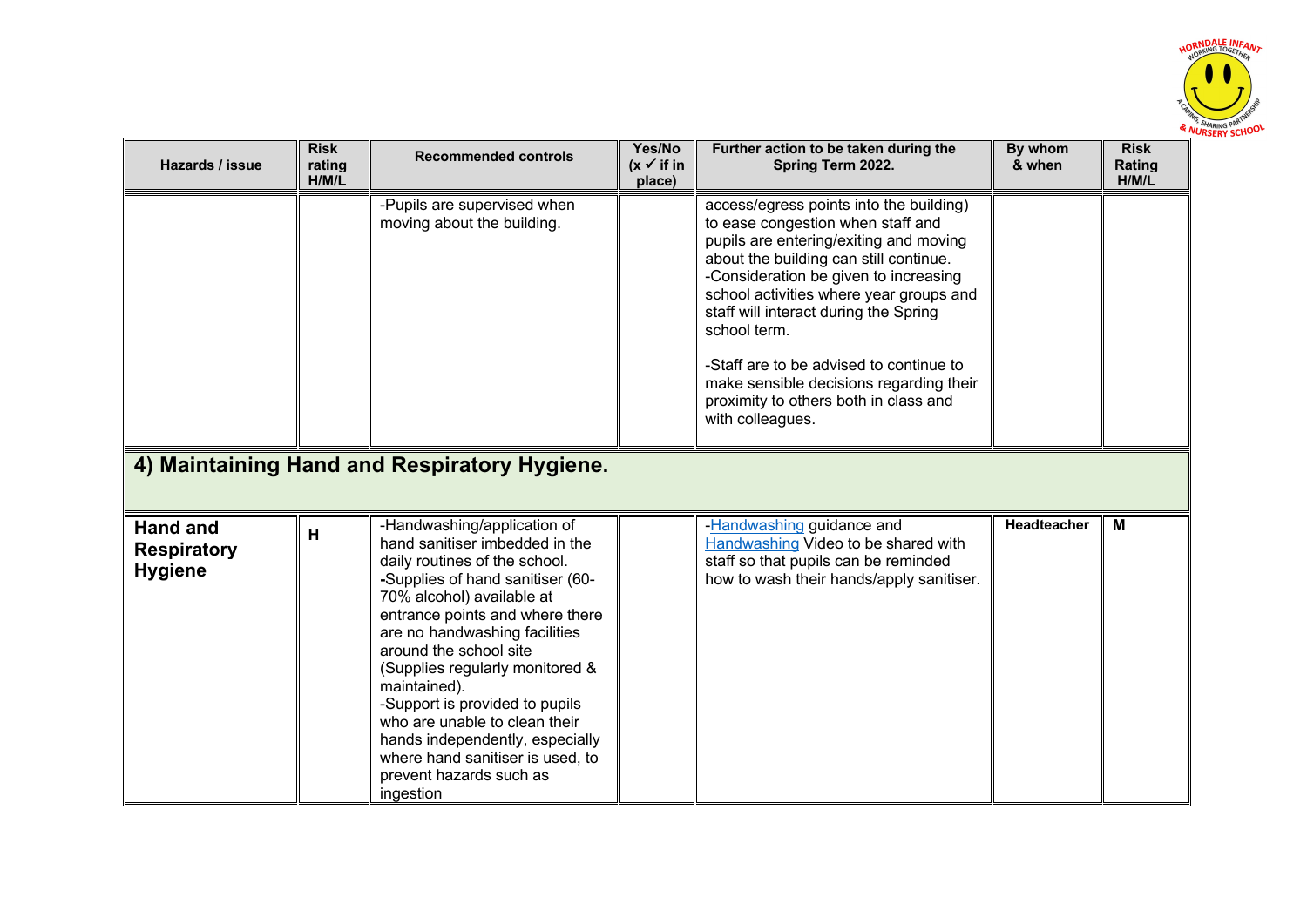

| Hazards / issue       | <b>Risk</b><br>rating<br>H/M/L | <b>Recommended controls</b>                                                                                                                                                                                                                                                                                                                                                                                                                                                                                                                                                                                                                                                                            | Yes/No<br>$(x \vee$ if in<br>place) | Further action to be taken during the<br>Spring Term 2022.                                                                                                                                                                                                                                                                                                                           | By whom<br>& when | <b>Risk</b><br>Rating<br>H/M/L |
|-----------------------|--------------------------------|--------------------------------------------------------------------------------------------------------------------------------------------------------------------------------------------------------------------------------------------------------------------------------------------------------------------------------------------------------------------------------------------------------------------------------------------------------------------------------------------------------------------------------------------------------------------------------------------------------------------------------------------------------------------------------------------------------|-------------------------------------|--------------------------------------------------------------------------------------------------------------------------------------------------------------------------------------------------------------------------------------------------------------------------------------------------------------------------------------------------------------------------------------|-------------------|--------------------------------|
|                       |                                | -Staff and Pupils wash their<br>hands or apply hand sanitiser<br>(60-70% alcohol);<br>- When they arrive at the school<br>- When they return from break<br>periods<br>- When they change rooms<br>- Before and after eating<br>-Following interventions<br>-Hand, cleaning, and respiratory<br>stations remain within communal<br>and classroom environments.<br>-Sufficient handwashing facilities<br>are available around the school -<br>-Soap hand towels and hand<br>dryers readily available.<br>-Handwashing, and hand<br>sanitiser posters located in Staff<br>and Pupil toilet areas and around<br>the school site.<br>-The school are utilising The e-<br>Bug COVID-19 website<br>resources. |                                     |                                                                                                                                                                                                                                                                                                                                                                                      |                   |                                |
| <b>Face Coverings</b> | H                              | The updated government<br>guidance to be followed re:<br>wearing face coverings.<br>-Staff and pupils wash or sanitise<br>their hands when they remove<br>their face covering.<br>-Access to handwashing facilities<br>and hand sanitiser readily<br>available around the school site.                                                                                                                                                                                                                                                                                                                                                                                                                 |                                     | - All staff to wear face coverings, unless<br>exempt, in all communal areas of the<br>building.<br>- All visitors to wear a face covering<br>when on the school premises.<br>-Face covering guidance followed.<br>-Face visors or shields can be worn by<br>those exempt from wearing a face<br>covering but they are not an equivalent<br>alternative in terms of source control of | Headteacher       | M                              |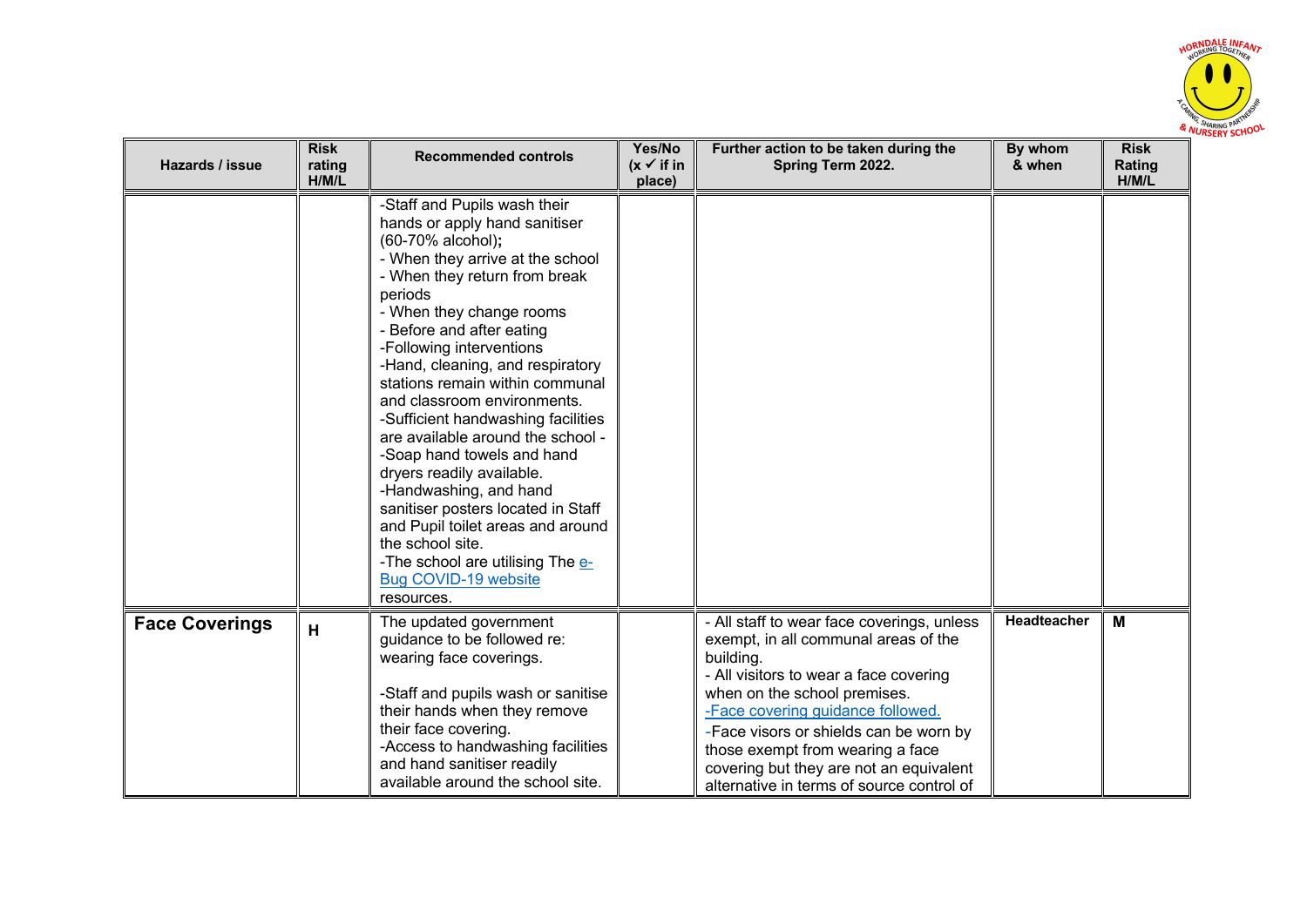

| Hazards / issue                                                                              | <b>Risk</b><br>rating<br>H/M/L | <b>Recommended controls</b>                                                                                                                                                                                                                                                                                                                                                                                                                                                                                                                                                                                                                           | Yes/No<br>$(x \checkmark)$ if in<br>place) | Further action to be taken during the<br>Spring Term 2022.                                                                                                                                                                                                                                                                                                                                                 | By whom<br>& when | <b>Risk</b><br>Rating<br>H/M/L |
|----------------------------------------------------------------------------------------------|--------------------------------|-------------------------------------------------------------------------------------------------------------------------------------------------------------------------------------------------------------------------------------------------------------------------------------------------------------------------------------------------------------------------------------------------------------------------------------------------------------------------------------------------------------------------------------------------------------------------------------------------------------------------------------------------------|--------------------------------------------|------------------------------------------------------------------------------------------------------------------------------------------------------------------------------------------------------------------------------------------------------------------------------------------------------------------------------------------------------------------------------------------------------------|-------------------|--------------------------------|
|                                                                                              |                                | -Face covering guidance<br>followed.                                                                                                                                                                                                                                                                                                                                                                                                                                                                                                                                                                                                                  |                                            | virus transmission. They may protect<br>the wearer against droplet spread in<br>specific circumstances but are unlikely<br>to be effective in preventing the escape<br>of smaller respiratory particles when<br>used without an additional face<br>covering. They should only be used<br>after carrying out a risk assessment for<br>the specific situation and should always<br>be cleaned appropriately. |                   |                                |
| <b>Use of Personal</b><br><b>Protective</b><br><b>Equipment when</b><br>supporting<br>pupils | H                              | -First aid risk assessment in<br>place.<br>-First aid/medication activities<br>carried out in a well-ventilated<br>area at all times.<br>-Supply of PPE readily available;<br>gloves/aprons/face coverings.<br>-EHCP's in place for identified<br>pupils.<br>-Staff performing Aerosol<br>Generating Procedures, (AGPs)<br>in the school follow Public Health<br>England's personal protective<br>equipment (PPE) guidance on<br>AGP's and wear the correct PPE<br>which is:<br>-a FFP2/3 respirator<br>-gloves<br>-a long-sleeved fluid repellent<br>gown<br>-eye protection<br>-Staff have received face fit<br>testing for the respirator required |                                            | -Staff to wear face coverings when<br>providing first aid/medication/personal<br>care support.                                                                                                                                                                                                                                                                                                             | Headteacher       | M                              |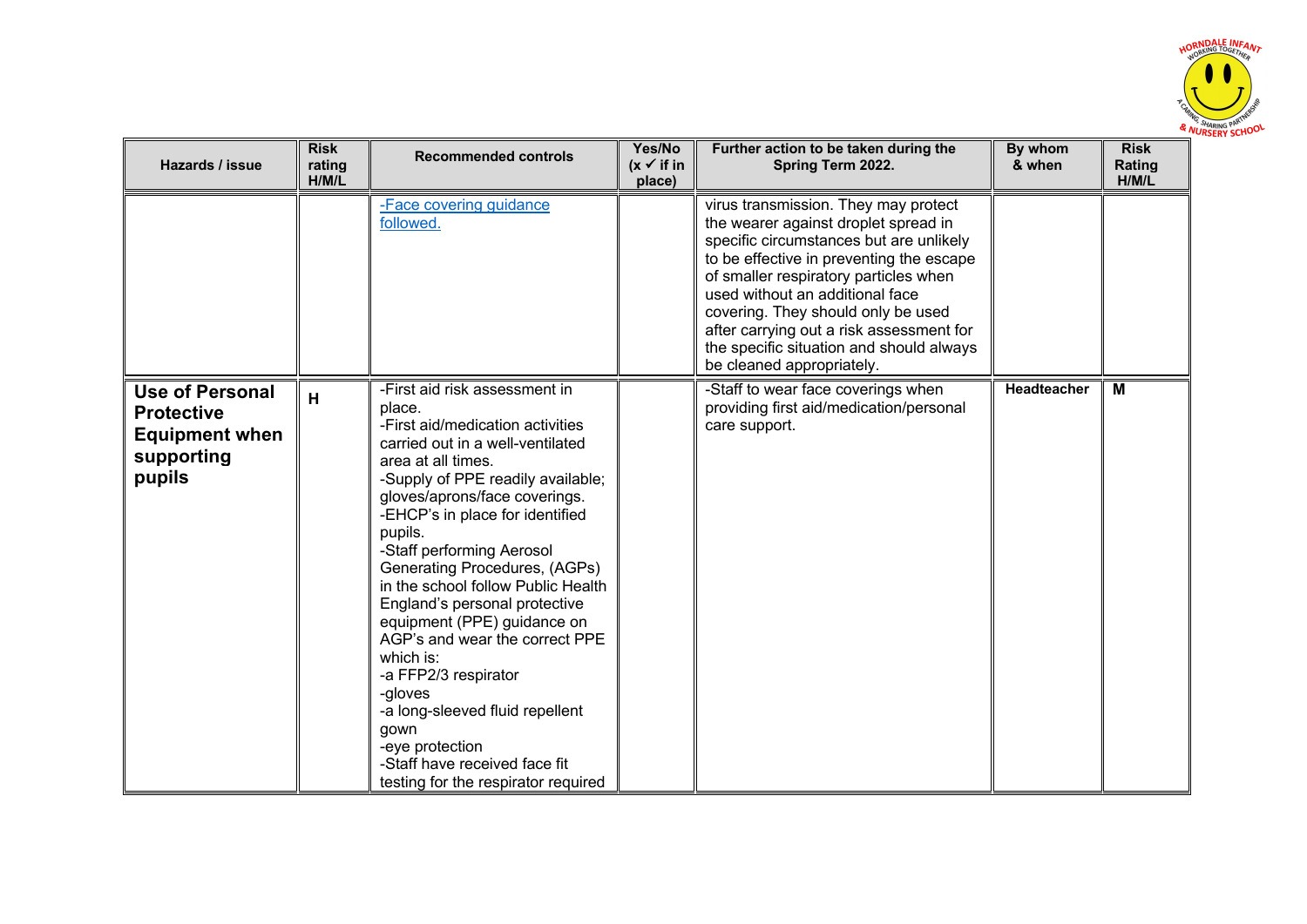

| Hazards / issue         | <b>Risk</b><br>rating<br>H/M/L | <b>Recommended controls</b>                                                                                                                                                                                                                                                                                                                                                                                                                                                                                                                                                                                                                                             | Yes/No<br>$(x \checkmark)$ if in<br>place) | Further action to be taken during the<br>Spring Term 2022.                                                                                                                                                                                                                                                                                                                                                                                                                                                                                                                                                                                                                   | By whom<br>& when  | <b>Risk</b><br>Rating<br>H/M/L |
|-------------------------|--------------------------------|-------------------------------------------------------------------------------------------------------------------------------------------------------------------------------------------------------------------------------------------------------------------------------------------------------------------------------------------------------------------------------------------------------------------------------------------------------------------------------------------------------------------------------------------------------------------------------------------------------------------------------------------------------------------------|--------------------------------------------|------------------------------------------------------------------------------------------------------------------------------------------------------------------------------------------------------------------------------------------------------------------------------------------------------------------------------------------------------------------------------------------------------------------------------------------------------------------------------------------------------------------------------------------------------------------------------------------------------------------------------------------------------------------------------|--------------------|--------------------------------|
|                         |                                | when undertaking AGPs. Face fit<br>testing received through the local<br>Clinical Commissioning Group or<br>lead nursing team.                                                                                                                                                                                                                                                                                                                                                                                                                                                                                                                                          |                                            |                                                                                                                                                                                                                                                                                                                                                                                                                                                                                                                                                                                                                                                                              |                    |                                |
|                         |                                | 5) Ventilation around the school site and on public/dedicated transport                                                                                                                                                                                                                                                                                                                                                                                                                                                                                                                                                                                                 |                                            |                                                                                                                                                                                                                                                                                                                                                                                                                                                                                                                                                                                                                                                                              |                    |                                |
| <b>Poor Ventilation</b> | H                              | -Windows/doors around the<br>school building are opened prior<br>to the start of the school day.<br>-Ventilation is achieved by<br>opening windows, classroom<br>doors and vents.<br>-Unoccupied spaces such as<br>dining halls, studios and sports<br>halls windows and doors are<br>open all day to allow a through<br>put of air around the building.<br>-Classrooms, offices, kitchens,<br>and corridor areas etc. are well<br>ventilated prior to the start of the<br>school day.<br>-During the Spring Term<br>windows are opened just enough<br>to provide constant background<br>ventilation.<br>-Where available high-level<br>windows opened in preference to |                                            | -Continually remind staff that Office,<br>Classroom doors and windows to be<br>wide open when the room is not<br>occupied.<br>-The school are to identify rooms that<br>don't have natural ventilation/vents or<br>mechanical ventilation and review<br>whether alternative workspaces can be<br>utilised.<br>-Where a room is in use and there are<br>no means of ventilation ensure that the<br>door is open at all times.<br>-Where concerns are raised regarding<br>lack of ventilation consideration given to<br>purchasing/hiring air conditioning units.<br>-Where need identified staff and pupils<br>advised to wear additional clothing<br>during the Spring term. | <b>Headteacher</b> |                                |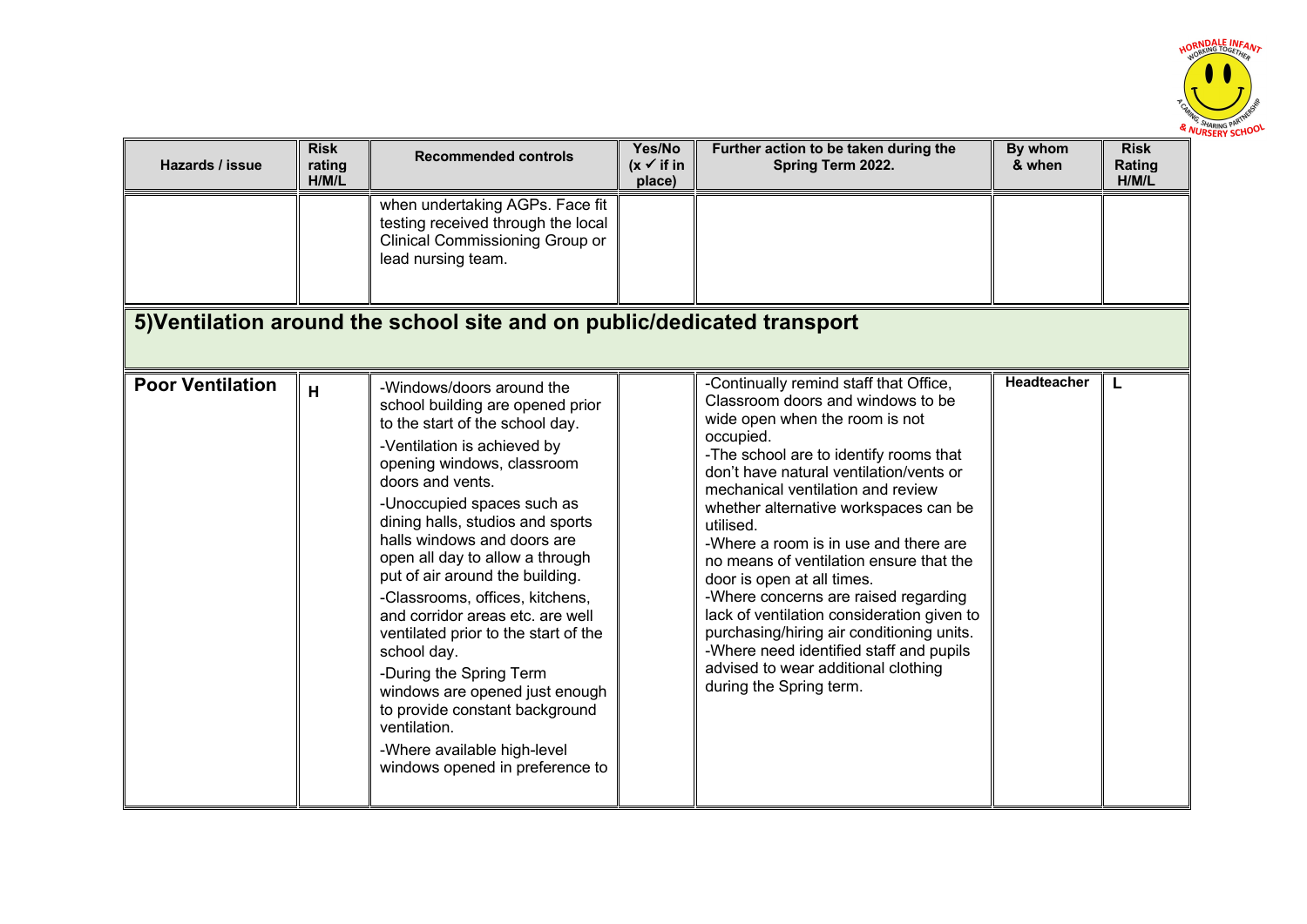

| Hazards / issue | <b>Risk</b><br>rating<br>H/M/L | <b>Recommended controls</b>                                                                                                                                                                                                                                                                                                                                                                                                                                                                                                                                                                                                                                                                                                                                                                                                                                                                                                             | Yes/No<br>$(x \vee$ if in<br>place) | Further action to be taken during the<br>Spring Term 2022. | By whom<br>& when | <b>Risk</b><br>Rating<br>H/M/L |
|-----------------|--------------------------------|-----------------------------------------------------------------------------------------------------------------------------------------------------------------------------------------------------------------------------------------------------------------------------------------------------------------------------------------------------------------------------------------------------------------------------------------------------------------------------------------------------------------------------------------------------------------------------------------------------------------------------------------------------------------------------------------------------------------------------------------------------------------------------------------------------------------------------------------------------------------------------------------------------------------------------------------|-------------------------------------|------------------------------------------------------------|-------------------|--------------------------------|
|                 |                                | low level windows to reduce<br>draughts.<br>-Windows are opened fully<br>during break and lunchtime<br>periods to purge the air in<br>classroom areas.<br>-Internal doors opened to assist<br>with creating a throughput of air.<br>-Where need identified external<br>doors opened where safe to do<br>SO.<br>-Mechanical ventilation systems<br>used where available - they are<br>adjusted to increase the<br>ventilation rate wherever<br>possible and checked to confirm<br>that normal operation meets<br>current guidance systems<br>adjusted to full fresh air.<br>-Where fresh air is not available,<br>then systems should be<br>operated as normal (as long as<br>they are within a single room and<br>supplemented by an outdoor air<br>supply).<br>-Mechanical ventilation tested<br>and inspected as per<br>manufacturer's instructions.<br>-The HSE guidance and CIBSE<br>COVID-19 guidance for<br>ventilation followed. |                                     |                                                            |                   |                                |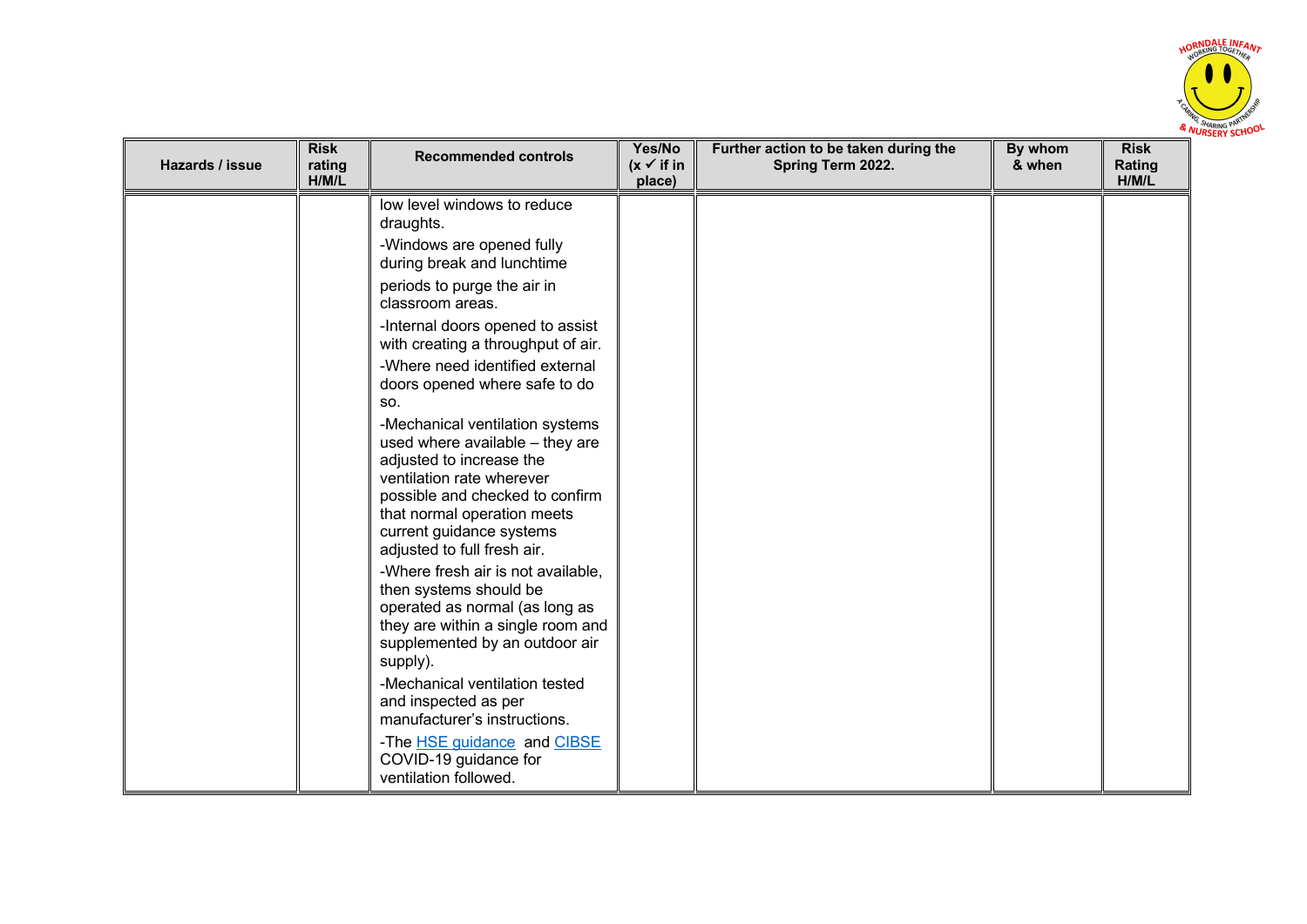

| Hazards / issue                                   | <b>Risk</b><br>rating<br>H/M/L | <b>Recommended controls</b>                                                                                                                                                                                                                                                                                                                                                                                                                                                                                                                                                                                                                                                                                                           | Yes/No<br>$(x \vee$ if in<br>place) | Further action to be taken during the<br>Spring Term 2022.                                            | By whom<br>& when  | <b>Risk</b><br>Rating<br>H/M/L |  |  |  |
|---------------------------------------------------|--------------------------------|---------------------------------------------------------------------------------------------------------------------------------------------------------------------------------------------------------------------------------------------------------------------------------------------------------------------------------------------------------------------------------------------------------------------------------------------------------------------------------------------------------------------------------------------------------------------------------------------------------------------------------------------------------------------------------------------------------------------------------------|-------------------------------------|-------------------------------------------------------------------------------------------------------|--------------------|--------------------------------|--|--|--|
| 6) Cleaning carried out on the school site        |                                |                                                                                                                                                                                                                                                                                                                                                                                                                                                                                                                                                                                                                                                                                                                                       |                                     |                                                                                                       |                    |                                |  |  |  |
| Use and storage<br>of cleaning<br>products        | M                              | -Hand, respiratory, cleaning<br>stations located around the<br>school site.<br>-Staff read the labels of<br>chemicals/substances used to<br>clean surfaces prior to use.<br>-Full Stock check completed in<br>the Summer Term regarding<br>available resources /stock<br>currently held.<br>- COSHH and MSDS sheet held<br>for the chemical used and<br>shared with staff carrying out<br>cleaning activities.<br>-Stocks replenished where need<br>identified.<br>-Cleaning products stored away<br>from pupils in the classroom<br>environment.<br>-Cleaning products stored in<br>designated secure areas around<br>the school site.<br>-All cleaning products clearly<br>labelled and used as directed.<br>-Appropriate PPE worn. |                                     |                                                                                                       | Headteacher        | L                              |  |  |  |
| <b>Cleaning</b><br>schedule on the<br>school site | н                              | - COVID-19: cleaning non-<br>healthcare settings outside the<br>home. guidance followed.                                                                                                                                                                                                                                                                                                                                                                                                                                                                                                                                                                                                                                              |                                     | -Where need identified the cleaning,<br>schedule is reviewed, and additional<br>cleaning carried out. | <b>Headteacher</b> | L                              |  |  |  |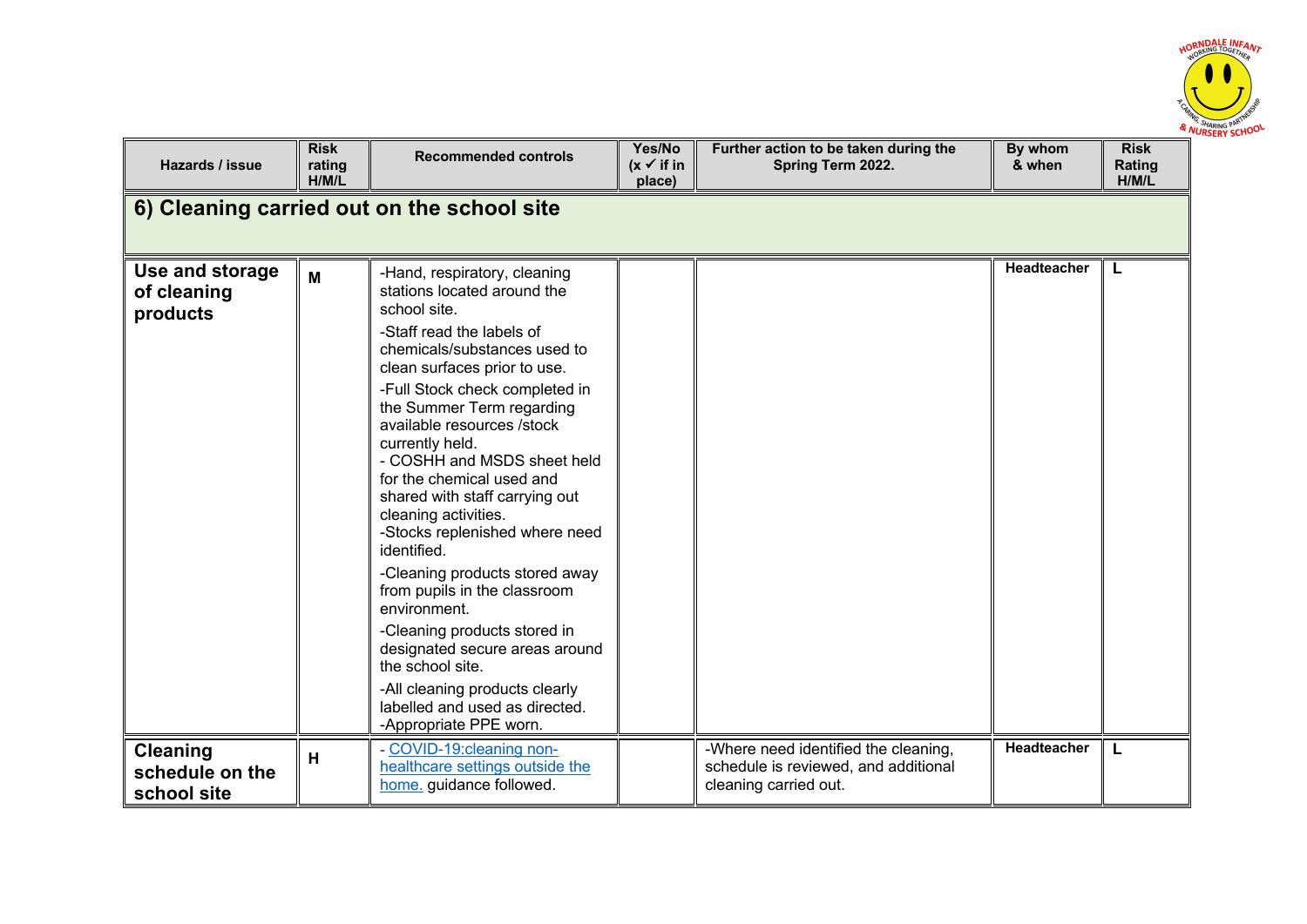

| Hazards / issue | <b>Risk</b><br>rating<br>H/M/L | <b>Recommended controls</b>                                                                                                                                                                                                                                                                                                                                                                                                                                                                                                                                                                                                                                                                                                                                                                                                                                                                                                                                                                                                   | Yes/No<br>$(x \checkmark)$ if in<br>place) | Further action to be taken during the<br>Spring Term 2022. | By whom<br>& when | <b>Risk</b><br>Rating<br>H/M/L |
|-----------------|--------------------------------|-------------------------------------------------------------------------------------------------------------------------------------------------------------------------------------------------------------------------------------------------------------------------------------------------------------------------------------------------------------------------------------------------------------------------------------------------------------------------------------------------------------------------------------------------------------------------------------------------------------------------------------------------------------------------------------------------------------------------------------------------------------------------------------------------------------------------------------------------------------------------------------------------------------------------------------------------------------------------------------------------------------------------------|--------------------------------------------|------------------------------------------------------------|-------------------|--------------------------------|
|                 |                                | -Enhanced cleaning schedules<br>put in place at the beginning of<br>the pandemic throughout the<br>school day will continue.<br>-Hand, cleaning, and respiratory<br>stations remain within communal<br>and classroom environments.<br>-Cleaning staff allocated specific<br>areas to clean within the school<br>environment.<br>-Staff will continue to clean<br>surfaces frequently through the<br>day in classrooms.<br>-Where able to pupils clean<br>down work surfaces prior to<br>moving from one room to<br>another<br>-Where staff 'hot desk', work<br>surfaces and equipment cleaned<br>after use.<br>-Desks, tables, surfaces clear at<br>the end of each day to allow for<br>cleaning of surfaces.<br>-A regular cleaning schedule is<br>maintained. This includes twice<br>daily cleaning (using standard<br>detergent and disinfectant<br>products.) of all areas and<br>equipment, with a particular<br>focus on frequently touched<br>surfaces:<br>-Work surfaces<br>-Toilets<br>-Door Handles/ Access Buttons |                                            |                                                            |                   |                                |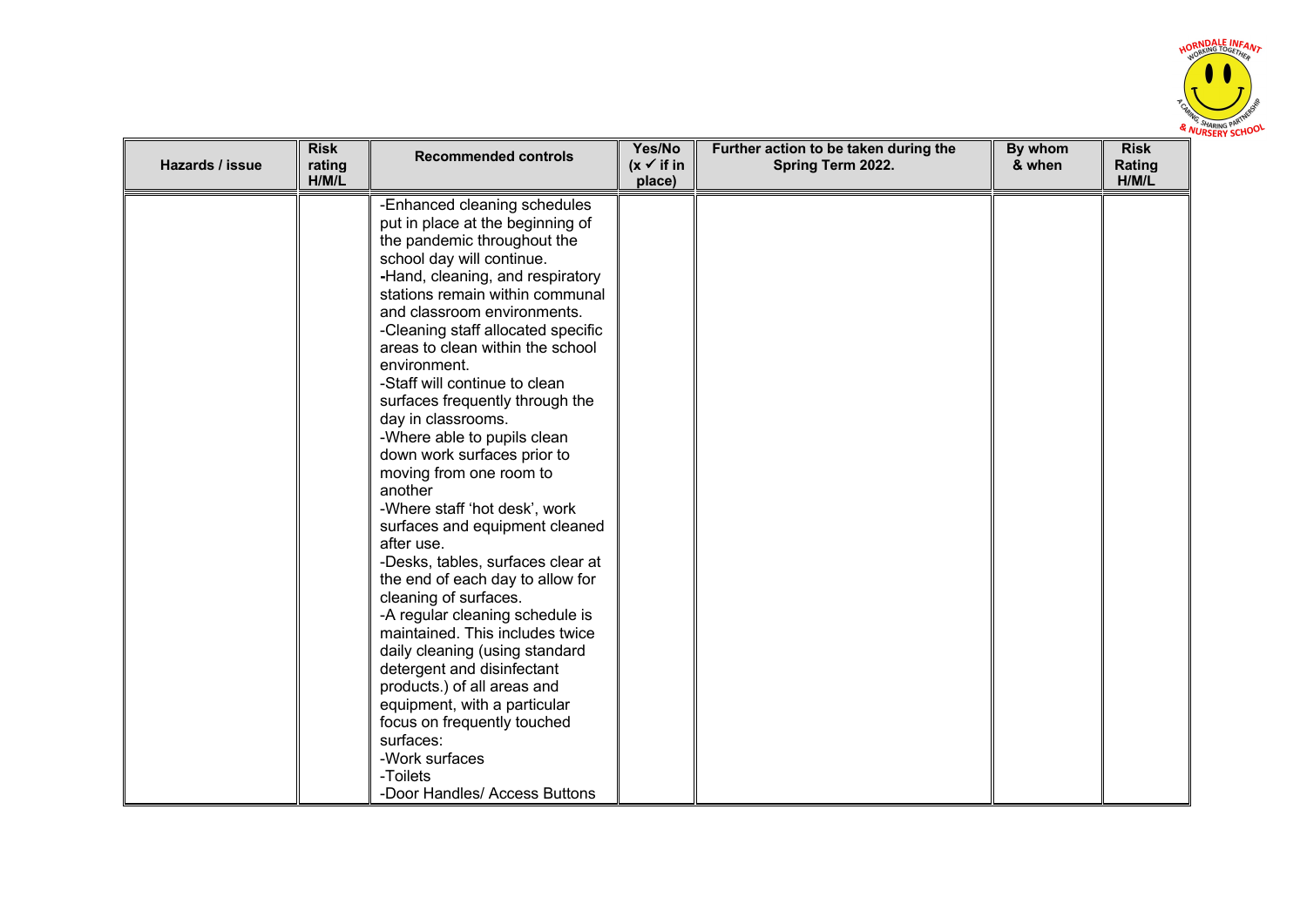

| Hazards / issue               | <b>Risk</b><br>rating<br>H/M/L | <b>Recommended controls</b>                                                                                                                                                                                                                                                                                                                                                                                                                                                                                                                                                                                                                                                                                                                                                                                                                                         | Yes/No<br>$(x \checkmark)$ if in<br>place) | Further action to be taken during the<br>Spring Term 2022. | By whom<br>& when | <b>Risk</b><br>Rating<br>H/M/L |
|-------------------------------|--------------------------------|---------------------------------------------------------------------------------------------------------------------------------------------------------------------------------------------------------------------------------------------------------------------------------------------------------------------------------------------------------------------------------------------------------------------------------------------------------------------------------------------------------------------------------------------------------------------------------------------------------------------------------------------------------------------------------------------------------------------------------------------------------------------------------------------------------------------------------------------------------------------|--------------------------------------------|------------------------------------------------------------|-------------------|--------------------------------|
|                               |                                | -Handrails<br>-Light switches<br>-Kitchen areas and associated<br>equipment<br>-Water dispensers/coolers<br>- Printers/ Photocopiers<br>-Shared resources<br>-Meeting rooms clearly identified<br>if they require cleaning after use.<br>-Office areas<br>-Reprographic areas<br>-Dining tables thoroughly<br>cleaned with detergent and<br>disinfectant prior to each sitting.<br>-Appropriately competent<br>cleaning staff employed at the<br>school to undertake cleaning<br>tasks.<br>-Communal equipment including<br>fridges and kettles etc. wiped<br>down following use.<br>- Cleaning staff will only be<br>required to wear the PPE that<br>they would normally use when<br>undertaking cleaning activities<br>-Spillage policy in place.<br>-Minibuses and cars to be wiped<br>down inside after use.<br>-PE equipment to be wiped down<br>between uses |                                            |                                                            |                   |                                |
| Waste from the<br>school site | M                              | -External bin store in place                                                                                                                                                                                                                                                                                                                                                                                                                                                                                                                                                                                                                                                                                                                                                                                                                                        |                                            |                                                            |                   | L                              |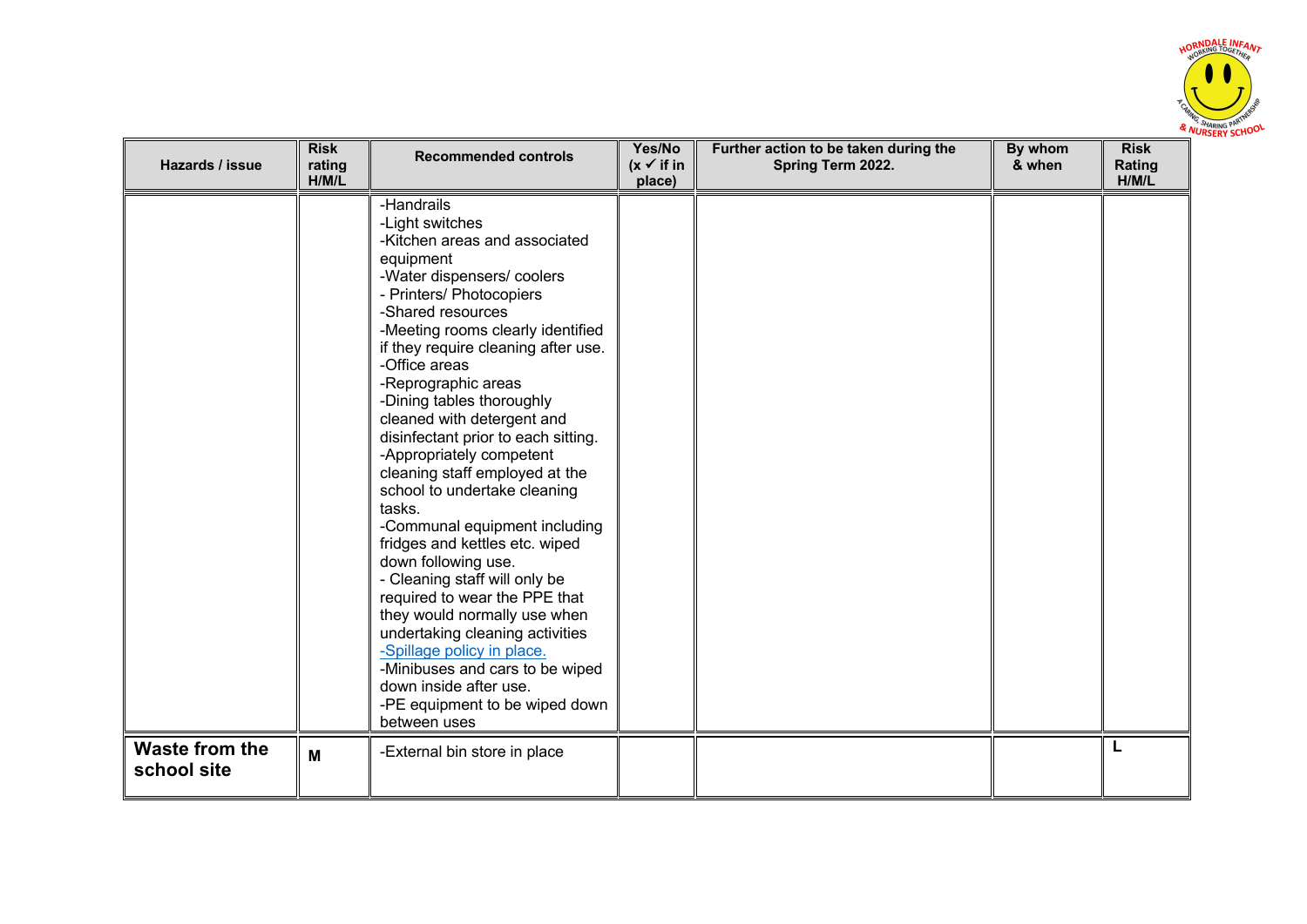

| Hazards / issue               | <b>Risk</b><br>rating<br>H/M/L | <b>Recommended controls</b>                                                                                                                                                    | Yes/No<br>$(x \vee$ if in<br>place) | Further action to be taken during the<br>Spring Term 2022.                                                                                                                                                                                                                                                                                                                                                                                                                                                                                                                                                                                                                                                                                                                                                                                                             | By whom<br>& when | <b>Risk</b><br>Rating<br>H/M/L |
|-------------------------------|--------------------------------|--------------------------------------------------------------------------------------------------------------------------------------------------------------------------------|-------------------------------------|------------------------------------------------------------------------------------------------------------------------------------------------------------------------------------------------------------------------------------------------------------------------------------------------------------------------------------------------------------------------------------------------------------------------------------------------------------------------------------------------------------------------------------------------------------------------------------------------------------------------------------------------------------------------------------------------------------------------------------------------------------------------------------------------------------------------------------------------------------------------|-------------------|--------------------------------|
|                               |                                | -Contractor SLA in place to<br>remove waste materials from the<br>school site.                                                                                                 |                                     |                                                                                                                                                                                                                                                                                                                                                                                                                                                                                                                                                                                                                                                                                                                                                                                                                                                                        |                   |                                |
|                               |                                | -Waste removed from the school<br>building at the end of each day<br>and placed in the designated bin<br>store                                                                 |                                     |                                                                                                                                                                                                                                                                                                                                                                                                                                                                                                                                                                                                                                                                                                                                                                                                                                                                        |                   |                                |
| <b>7) Pupil/Staff Anxiety</b> |                                |                                                                                                                                                                                |                                     |                                                                                                                                                                                                                                                                                                                                                                                                                                                                                                                                                                                                                                                                                                                                                                                                                                                                        |                   |                                |
| <b>Staff Anxiety</b>          | M                              | -SLT ensure that staff members<br>who have to self-isolate are<br>contacted each week or more<br>frequently where need identified.<br>-Staff workload monitored by the<br>SLT. |                                     | -SLT to ensure that information is<br>shared with staff in a timely manner.<br>-Staff to raise concerns with the SLT as<br>and when they arise.<br>-Where need identified refer staff to<br>DCC Occupational Health.<br>-Continue to remind Staff members of<br>the support available from; Education<br>Support provides a free helpline for<br>school staff and targeted support for<br>mental health and wellbeing and the<br>Our Frontline: Wellbeing toolkit for<br>educators brings together a range of<br>resources and support for staff.<br>-The school will utilise sources of<br>support to help those experiencing<br>emotions such as extra mental health<br>support for pupils and teachers.<br>-Staff to be advised to continue to make<br>sensible decisions regarding their<br>proximity to others both in class and<br>when working with colleagues. | Headteacher       | L                              |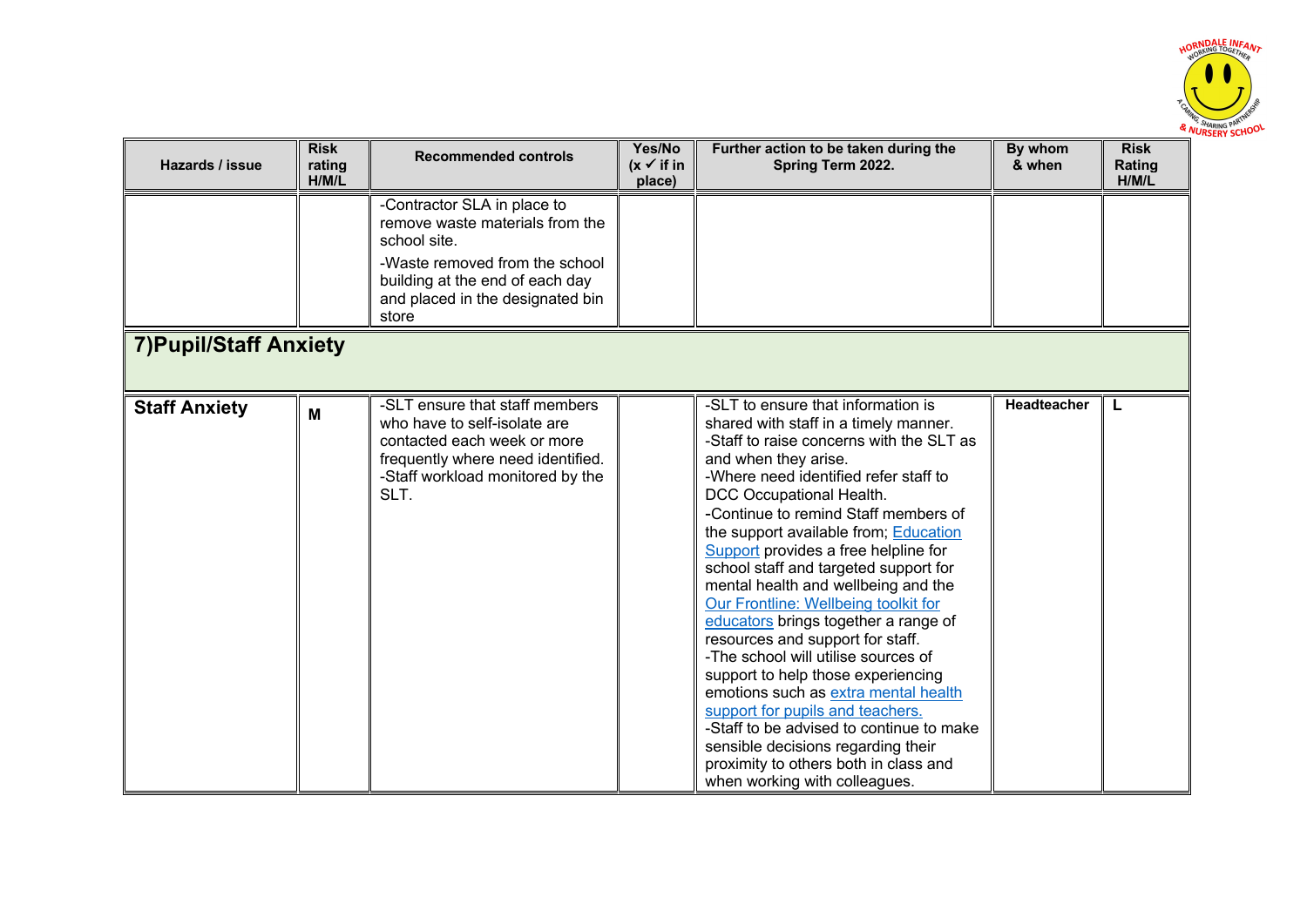

| Hazards / issue      | <b>Risk</b><br>rating<br>H/M/L | <b>Recommended controls</b>                                                                                                                                                                                                                                                                                                                                                                                                            | Yes/No<br>$(x \vee$ if in<br>place) | Further action to be taken during the<br>Spring Term 2022.                                                                                                                                                                                                                                                                                                                                                                                                                                                                                                                      | By whom<br>& when  | <b>Risk</b><br>Rating<br>H/M/L |
|----------------------|--------------------------------|----------------------------------------------------------------------------------------------------------------------------------------------------------------------------------------------------------------------------------------------------------------------------------------------------------------------------------------------------------------------------------------------------------------------------------------|-------------------------------------|---------------------------------------------------------------------------------------------------------------------------------------------------------------------------------------------------------------------------------------------------------------------------------------------------------------------------------------------------------------------------------------------------------------------------------------------------------------------------------------------------------------------------------------------------------------------------------|--------------------|--------------------------------|
| <b>Pupil Anxiety</b> | M                              | -Safeguarding Policy in place<br>and reviewed in line with COVID-<br>19.<br>- Mental Wellbeing continues to<br>be part of the curriculum for the<br>Spring 2022 Term.<br>-The school are working with<br>agencies who regularly support<br>their pupils with social and<br>emotional support.<br>-Pastoral support readily<br>available to pupils.                                                                                     |                                     | -Staff to raise concerns with their<br>Delegated Safeguarding Lead in the<br>first instance.                                                                                                                                                                                                                                                                                                                                                                                                                                                                                    | <b>Headteacher</b> | L                              |
|                      |                                | Vulnerable (CV) in the school community.                                                                                                                                                                                                                                                                                                                                                                                               |                                     | 8) Staff and Pupils previously identified as Clinically Extremely Vulnerable (CEV) or Clinically                                                                                                                                                                                                                                                                                                                                                                                                                                                                                |                    |                                |
| <b>Staff</b>         | M                              | -Social distancing measures<br>have now ended in the<br>workplace and it is no longer<br>necessary for staff to work from<br>home.<br>-The government has ensured<br>that everyone on the Shielded<br>Patient List (CEV/CV) should<br>already have been offered the<br>COVID-19 vaccine.<br>-Register in place of staff<br>members who have received the<br>COVID-19 vaccination.<br>-Medical ill Health risk<br>assessment completed. |                                     | - If staff who were previously identified<br>as CEV or CV have not yet received<br>their first vaccination, they can contact<br>their GP, book your vaccination<br>appointment online or call 119<br>-Staff to be remideded of the A booster<br>vaccine programme<br>-Review the Medical ill Health risk<br>assessment during the Spring Term.<br>-Where need identified refer staff to<br>DCC occupational Health.<br>-Staff to be advised to continue to make<br>sensible decisions regarding their<br>proximity to others both in class and<br>when working with colleagues. | Headteacher        | L                              |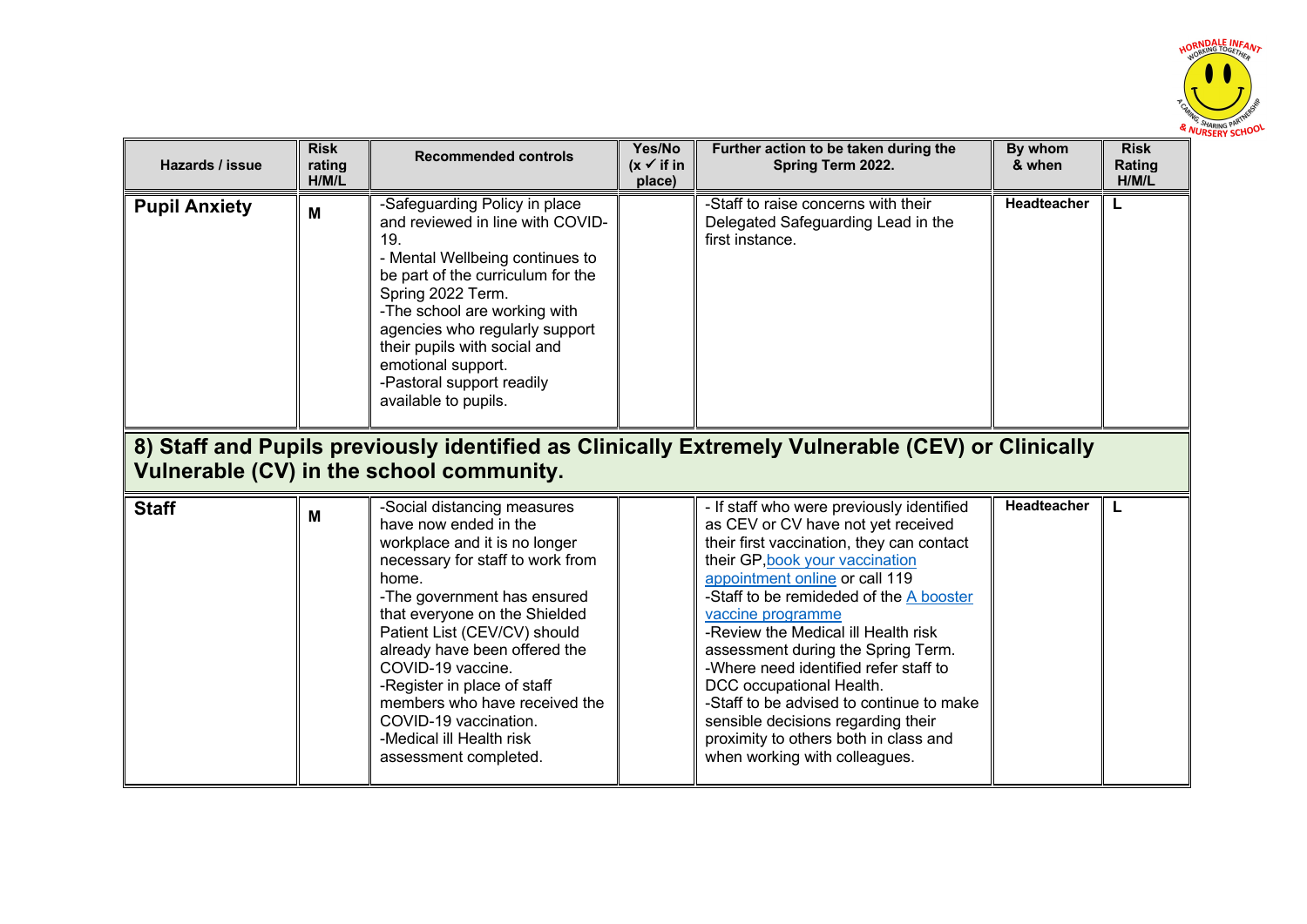

| Hazards / issue                         | <b>Risk</b><br>rating<br>H/M/L | <b>Recommended controls</b>                                                                                                                                                                                                                                                                                                                                                                                                                                                                           | Yes/No<br>$(x \vee$ if in<br>place) | Further action to be taken during the<br>Spring Term 2022.                                                                                                                                                                                                                                                                                                                                                                                                                                                                                                                                                 | By whom<br>& when  | <b>Risk</b><br>Rating<br>H/M/L |
|-----------------------------------------|--------------------------------|-------------------------------------------------------------------------------------------------------------------------------------------------------------------------------------------------------------------------------------------------------------------------------------------------------------------------------------------------------------------------------------------------------------------------------------------------------------------------------------------------------|-------------------------------------|------------------------------------------------------------------------------------------------------------------------------------------------------------------------------------------------------------------------------------------------------------------------------------------------------------------------------------------------------------------------------------------------------------------------------------------------------------------------------------------------------------------------------------------------------------------------------------------------------------|--------------------|--------------------------------|
| <b>Pupils</b>                           | M                              | -Individual healthcare plans are<br>in place for identified pupils.<br>-All CEV pupils are attending the<br>school unless they have been<br>advised not to by their GP or<br>clinical specialist, or because<br>they have tested positive for<br>COVID-19<br>-Professionals supporting pupils<br>who attend the school site are<br>made aware of the schools'<br>current systems of control prior<br>to attending the school site.<br>9) New and Expectant mums in the school community               |                                     |                                                                                                                                                                                                                                                                                                                                                                                                                                                                                                                                                                                                            | Headteacher        |                                |
|                                         |                                |                                                                                                                                                                                                                                                                                                                                                                                                                                                                                                       |                                     |                                                                                                                                                                                                                                                                                                                                                                                                                                                                                                                                                                                                            |                    |                                |
| <b>New and</b><br><b>Expectant Mums</b> | M                              | -New and Expectant Mum risk<br>assessment in place.<br>-The school and New and<br>Expectant Mum are following the<br>guidance NHS Pregnancy and<br>coronavirus (COVID-19).and<br>guidance from<br>The Royal College of<br><b>Obstetricians &amp; Gynaecologists</b><br>-Hand, cleaning, and respiratory<br>stations located within the<br>classroom environment.<br>-Working area well ventilated<br>throughout the school day.<br>-New and Expectant mums have<br>been advised to participate in the |                                     | -Where New and Expectant Mum risk<br>assessments have previously been<br>completed, they are to be reviewed<br>during the Spring Term.<br>-Staff to be advised to continue to make<br>sensible decisions regarding their<br>proximity to others both in class and<br>when working with colleagues.<br>-New and Expectant Mum to raise<br>concerns with her immediate manager<br>in the first instance.<br>-The new and Expectant Mum is to be<br>advised to follow the guidance-How to<br>avoid catching and spreading<br>coronavirus (COVID-19);<br>Get vaccinated - everyone<br>aged 18 or over can book | <b>Headteacher</b> | L                              |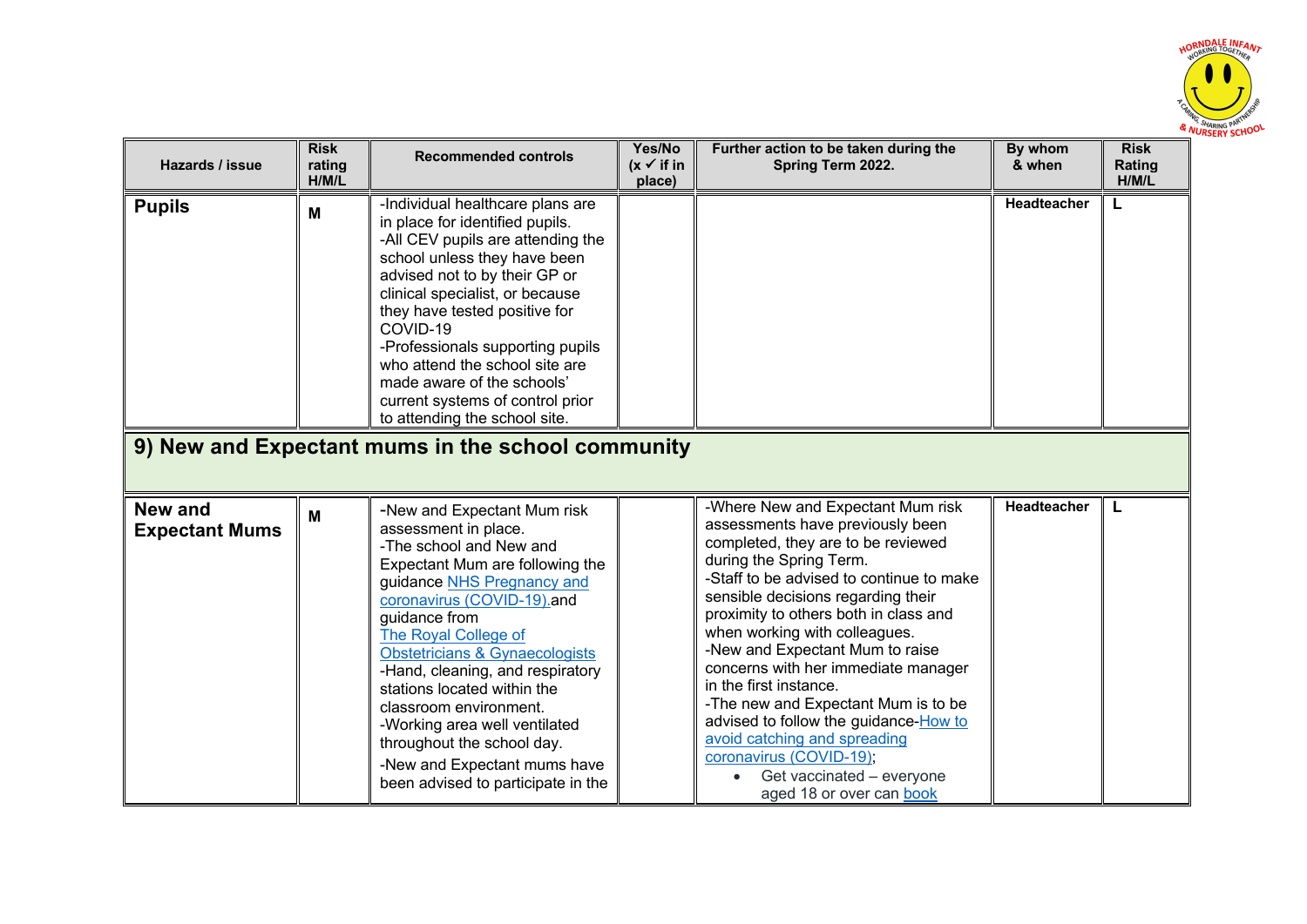

| Hazards / issue                                   | <b>Risk</b><br>rating<br>H/M/L | <b>Recommended controls</b>                                                                                                                                                                                                                                                                           | Yes/No<br>$(x \vee$ if in<br>place) | Further action to be taken during the<br>Spring Term 2022.                                                                                                                                                                                                                                                                                                                                                                                                                                                                                                                                                                                                                                            | By whom<br>& when | <b>Risk</b><br>Rating<br>H/M/L |  |  |
|---------------------------------------------------|--------------------------------|-------------------------------------------------------------------------------------------------------------------------------------------------------------------------------------------------------------------------------------------------------------------------------------------------------|-------------------------------------|-------------------------------------------------------------------------------------------------------------------------------------------------------------------------------------------------------------------------------------------------------------------------------------------------------------------------------------------------------------------------------------------------------------------------------------------------------------------------------------------------------------------------------------------------------------------------------------------------------------------------------------------------------------------------------------------------------|-------------------|--------------------------------|--|--|
|                                                   |                                | twice weekly home LFD testing<br>programme.<br>-New and Expectant mums are<br>aware of the symptoms of<br>COVID-19.<br>-New and Expectant mums are<br>supported by their midwife.<br>-New and expectant mum are<br>given time during work hours to<br>attend all medical appointments<br>as required. |                                     | <b>COVID-19 vaccination</b><br>appointments now<br>Meet people outside if possible<br>Open doors and windows to let<br>in fresh air if meeting people<br>inside<br>Limit the number of people you<br>meet and avoid crowded places<br>Wear a face covering when it's<br>hard to stay away from other<br>people - particularly indoors or<br>in crowded places<br>Wash your hands with soap and<br>water or use hand sanitiser<br>regularly throughout the day<br>Don't<br>Do not touch your eyes, nose,<br>or mouth if your hands are not<br>clean<br>-Staff are to be advised to continue to<br>make sensible decisions regarding their<br>proximity to others both in class and<br>with colleagues. |                   |                                |  |  |
| 10) Domestic and International Educational Visits |                                |                                                                                                                                                                                                                                                                                                       |                                     |                                                                                                                                                                                                                                                                                                                                                                                                                                                                                                                                                                                                                                                                                                       |                   |                                |  |  |
| <b>EVOLVE</b>                                     | M                              | -Visits uploaded to EVOLVE in a<br>timely manner.<br>-Educational visits planning<br>quidance followed.                                                                                                                                                                                               |                                     | -When considering booking a new<br>educational visit, whether domestic or<br>international, you are advised to ensure                                                                                                                                                                                                                                                                                                                                                                                                                                                                                                                                                                                 |                   |                                |  |  |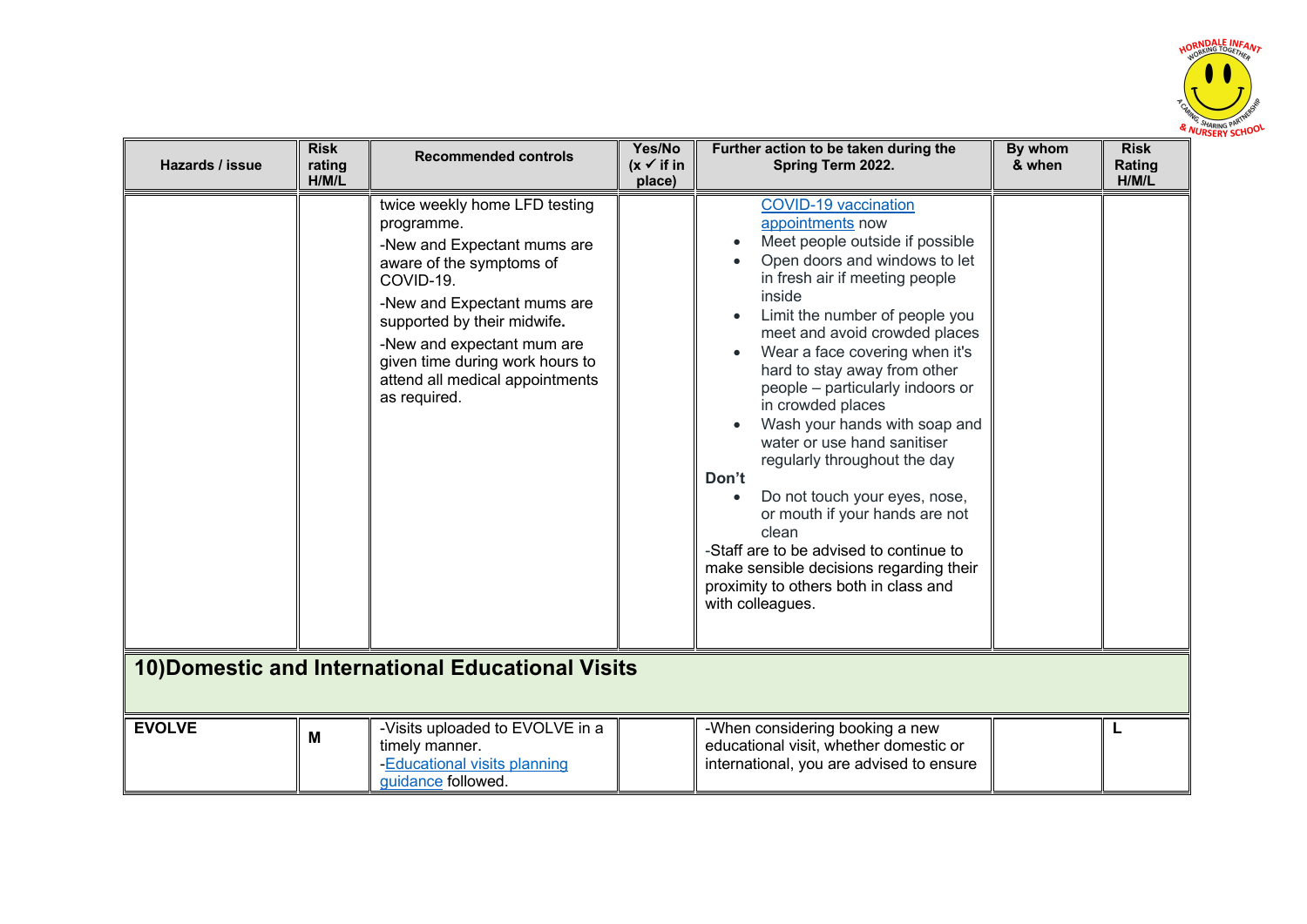

| Hazards / issue                                                                            | <b>Risk</b><br>rating<br>H/M/L | <b>Recommended controls</b>                                                                                                                                                                                                                                                                                                                                                                                                          | Yes/No<br>$(x \vee$ if in<br>place) | Further action to be taken during the<br>Spring Term 2022.                                                                                                                                                                                                                                                                                                                                             | By whom<br>& when | <b>Risk</b><br>Rating<br>H/M/L |
|--------------------------------------------------------------------------------------------|--------------------------------|--------------------------------------------------------------------------------------------------------------------------------------------------------------------------------------------------------------------------------------------------------------------------------------------------------------------------------------------------------------------------------------------------------------------------------------|-------------------------------------|--------------------------------------------------------------------------------------------------------------------------------------------------------------------------------------------------------------------------------------------------------------------------------------------------------------------------------------------------------------------------------------------------------|-------------------|--------------------------------|
|                                                                                            |                                |                                                                                                                                                                                                                                                                                                                                                                                                                                      |                                     | that any new bookings have adequate<br>financial protection in place.<br>-Coronavirus (COVID-19):safer travel<br>guidance for passengers and Red,<br>amber and green list rules foe entering<br>England to be reviewed prior to new<br>bookings being made.                                                                                                                                            |                   |                                |
|                                                                                            |                                | 11) Professionals/Visitors and Contractors on site.                                                                                                                                                                                                                                                                                                                                                                                  |                                     |                                                                                                                                                                                                                                                                                                                                                                                                        |                   |                                |
| <b>Visitors/Contractors</b><br>and External<br><b>Support Staff on the</b><br>school site. | M                              | -All visitors sign in when they<br>attend the school site.<br>-Hand sanitiser station in place<br>at the main entrance.<br>-Clear signage in place at the<br>main entrance in relation to use<br>of hand sanitiser and face<br>coverings.<br>- Hand sanitiser (60-70% alcohol<br>applied before entering the<br>school building.<br>-Face covering guidance<br>followed.<br>-Main reception area spot<br>cleaned throughout the day. |                                     | -Professionals/Visitors and Contractors<br>to be advised in advance of the schools<br>wishes regarding wearing face<br>coverings on the school site;<br>Face coverings worn in enclosed and<br>crowded spaces when staff come into<br>contact with people they don't normally<br>meet.<br>-A supply of face coverings are to be<br>readily available at the main entrance<br>for visitors to the site. |                   | L                              |
| Catering<br><b>Contractors</b>                                                             | м                              |                                                                                                                                                                                                                                                                                                                                                                                                                                      |                                     | The school's catering contractors are to<br>continue to follow the Working Safely<br>During Coronavirus (COVID-19).                                                                                                                                                                                                                                                                                    |                   |                                |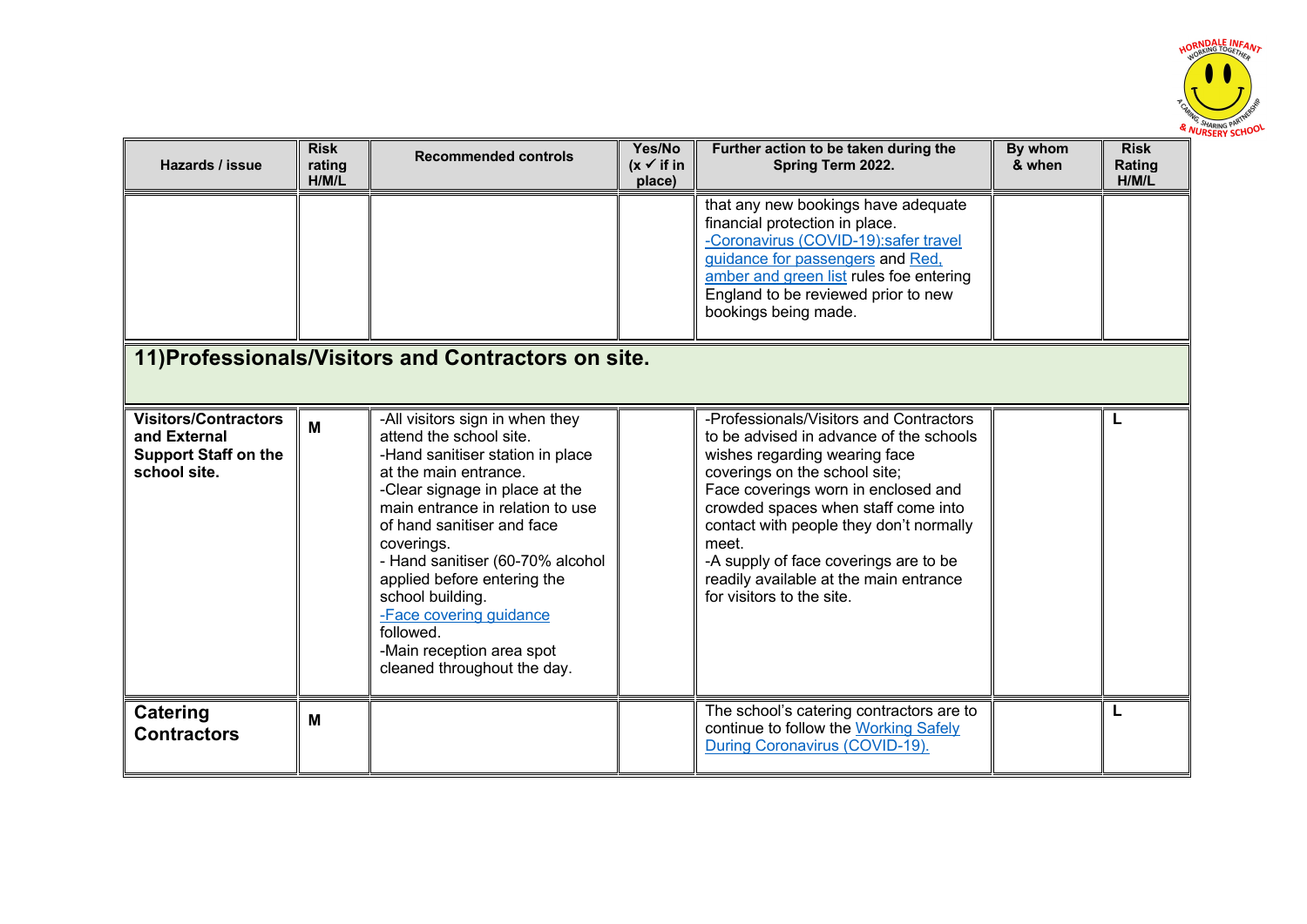

**For further advice and support contact the Children & Young People's/Adult & Health Services ,Health and Safety Team hsteam@durham.gov.uk and 03000 263430.The Health and Safety Team have placed all relevant documents in a COVID-19 file on their Extranet page.**

**All relevant guidance contained in this document is subject to updates as required.**

| <b>Guidance</b>                                                                                    |
|----------------------------------------------------------------------------------------------------|
| <b>Schools COVID-19 Operational Guidance.</b>                                                      |
| <b>Early Years and Childcare settings.</b>                                                         |
| Further education, colleges, and providers.                                                        |
| Special schools, special post-16 providers and alternative provision.                              |
| Stay at home: guidance for households with possible or confirmed coronavirus (COVID-19) infection. |
| <b>Symptoms of coronavirus (COVID-19)</b>                                                          |
| Rapid asymptomatic testing in specialist settings (applies from step 4                             |
| Regular rapid lateral flow coronavirus (COVID-19) tests.                                           |
| Report a COVID-19 rapid lateral flow test result.                                                  |
| Book or manage your coronavirus (COVID-19) vaccination.                                            |
| Coronavirus: how to stay safe and help prevent the spread.                                         |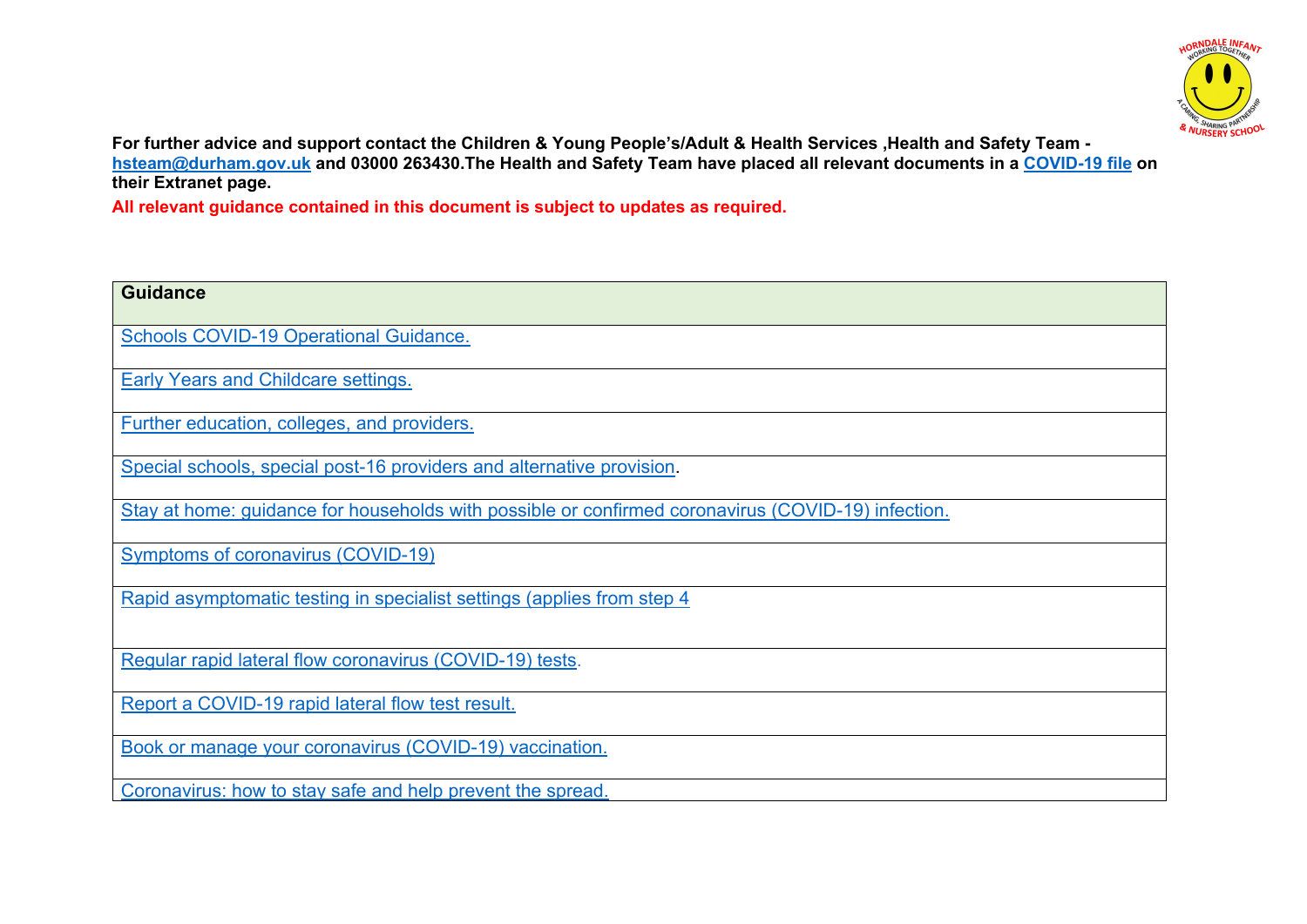

Use of PPE in education, childcare, and children's social care.

Contact Tracing for Step 4 Onwards Frequently Asked questions read where need identified.

**Guidance** 

COVID-19: cleaning non-healthcare settings outside the home.

Contingency framework: education and childcare settings.

Face coverings: when to wear one, exemptions, and how to make your own.

Red, amber, and green list

Coronavirus (COVID-19): safer travel guidance for passengers

Catch it, bin it, kill it.

E Bug COVID-19 website.

COVID-19: cleaning non-healthcare settings outside the home.

## **HSE Guidance**

**HSE Ventilation guidance** 

CIBSE COVID-19